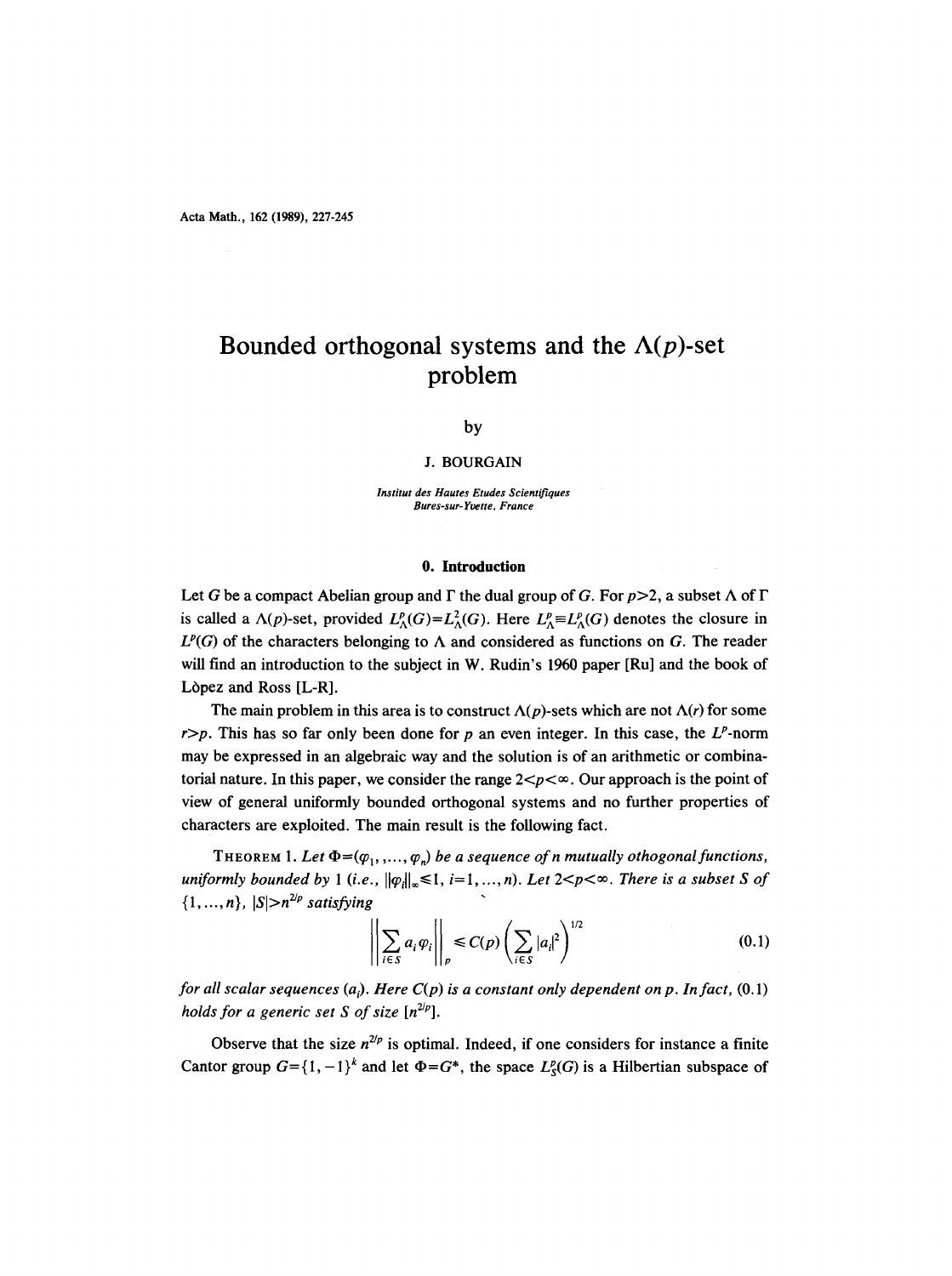$L^p(G) \simeq l_p^n$ ,  $n=2^k$ , as soon as (0.1) is fulfilled. According to the results of [B-D-G-J-N] (cf. [F-L-M]), the largest possible dimension for such subspaces is  $n^{2/p}$  (up to a constant). Previous observation shows the relation of Theorem 1 above to Dvoretsky's theorem on Hilbertian sections of convex bodies (se again [F-L-M] for more details).

An immediate corollary of Theorem 1 is the following.

THEOREM 2. For  $2 < p < \infty$ , there is a  $\Lambda(p)$ -subset of Z which is not a  $\Lambda(r)$ -set for *any r>p.* 

Let us point out that the situation for  $p<2$  is different in this aspect. It was proved by Bachelis and Ebenstein ([B-E], based on earlier results of Rosenthal [Ro]) that for every set  $\Lambda \subset Z$ 

$$
\{p\in]1,2[;L^1_\Lambda=L^p_\Lambda\}
$$

is an open interval.

To deduce Theorem 2 from Theorem 1, consider for each  $k=1,2,...$  a set  $S_k \subset [2^k \le n < 2^{k+1}]$  satisfying

$$
|S_k| = [4^{k/p}] \tag{0.2}
$$

and

$$
\left\| \sum_{j \in S_k} a_j e^{2\pi i jx} \right\|_{L^p(\Pi)} \leq C \left( \sum_{j \in S_k} |a_j|^2 \right)^{1/2} \tag{0.3}
$$

just applying Theorem 1 to the system  $\Phi = \{e^{2\pi i nx} | 2^k \le n \le 2^{k+1}\}\$ . Put  $\Lambda = \bigcup_{k=1}^{\infty} S_k$ . It follows from the Littlewood-Paley theory (cf. [St], for instance)

$$
\left\| \sum_{j \in \Lambda} a_j e^{2\pi i j x} \right\|_p \sim \left\| \left( \sum_{k=1}^{\infty} \left| \sum_{j \in S_k} a_j e^{2\pi i j x} \right|^2 \right)^{1/2} \right\|_p \tag{0.4}
$$

which for  $p \geq 2$  is bounded by

$$
\left(\sum_{k=1}^{\infty}\left|\left|\sum_{j\in S_k}a_j e^{2\pi i jx}\right|\right|_{p}^{2}\right)^{1/2} \sim \left(\sum|a_j|^2\right)^{1/2}
$$

invoking (0.3).

On the other hand, since by (0.2)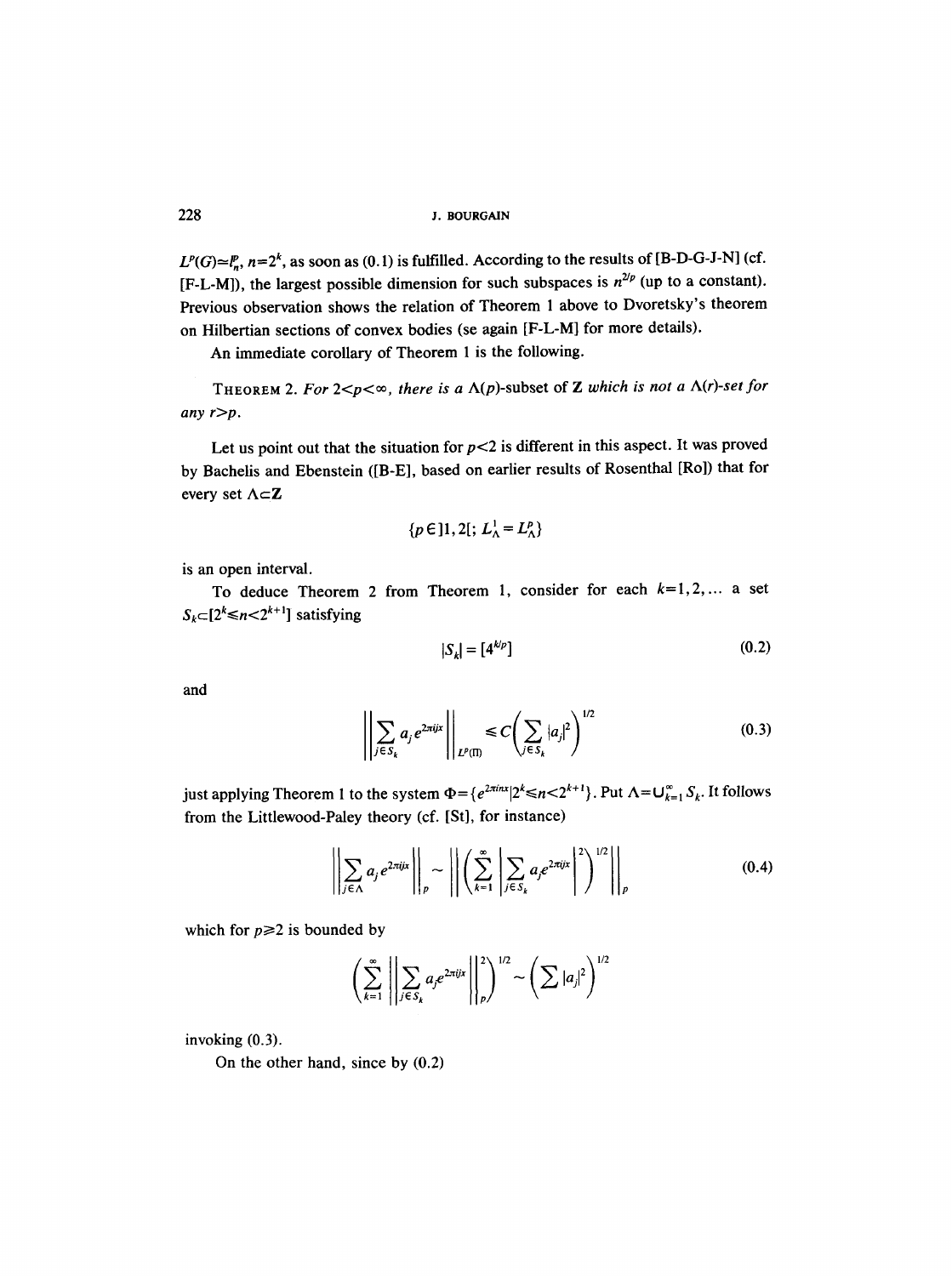$$
\left|\left|\sum_{j\in S_k} e^{2\pi i jx}\right|\right|_r \ge \left(\int_{-2^{-k}/10}^{2^{-k}/10} \left|\sum_{j\in S_k} e^{2\pi i jx}\right|^{r} dx\right)^{1/r} > c2^{-k/r} |S_k| \sim 2^{k(1/p-1/r)} |S_k|^{1/2}
$$

 $\Lambda$  is not a  $\Lambda(r)$ -set for any  $r > p$ .

Our approach will first cover the range  $p \in ]2, 4[$ . At some points the cases  $2 \le p \le 3$ and  $3 < p < 4$  will be distinguished, because of different behavior of the function  $|x|^{p-2}$ . In the last section, we show how to proceed for  $p \ge 4$ . Clearly, Theorem 1 need only be proven in the real context.

The letter  $C$  will be used for different constants, possibly depending on  $p$ . The rest of the paper is devoted to proving Theorem 1 and is organized as follows:

Section 1: A probabilistic inequality Section 2: An entropy estimate Section 3: Decoupling inequalities Section 4: End of the proof  $(p<4)$ Section 5: End of the proof  $(p \geq 4)$ Section 6: Further comments

The exposition is completely self-contained.

### 1. A probabilistic inequality

For  $x \in \mathbb{R}^n$ , denote  $|x| = (\sum_{i=1}^n x_i^2)^{1/2}$ . If  $\mathscr{E} \subset \mathbb{R}^n$  and  $t > 0$ , denote  $N_2(\mathscr{E}, t)$  the metrical entropy number with respect to the  $l^2$ -distance, i.e., the minimum number of  $l^2$ -balls of radius t needed to cover *%*.

LEMMA 1. Let  $\mathscr E$  be a subset of  $\mathbb{R}^n_+$  and  $B=\sup_{x\in\mathscr{D}}|x|$ . Let  $0<\delta<1$  and  $(\xi_i)_{i=1}^n$ *independent* 0, 1-valued random variables (=selectors) of mean  $\delta = \int \xi_i(\omega) d\omega$ . Let  $1 \le m \le n$ . Then

$$
\left\| \sup_{x \in \mathcal{E}, |A| \le m} \left[ \sum_{i \in A} \xi_i(\omega) x_i \right] \right\|_{L^{q_0}(d\omega)} \le C \left[ \delta m + \frac{q_0}{\log 1/\delta} \right]^{1/2} B + \left( \log \frac{1}{\delta} \right)^{-1/2} \int_0^B \left[ \log N_2(\mathcal{E}, t) \right]^{1/2} dt. \tag{1.1}
$$

In the proof of Lemma 1, we use the following.

LEMMA 2. If the  $(\xi_i)$  are as above, then for  $q \ge 1$ 

$$
\left\| \sum_{i=1}^{l} \xi_i(\omega) \right\|_{L^q(\text{d}\omega)} \leq C\delta l + C \frac{q}{\log(2+q/\delta l)}.\tag{1.2}
$$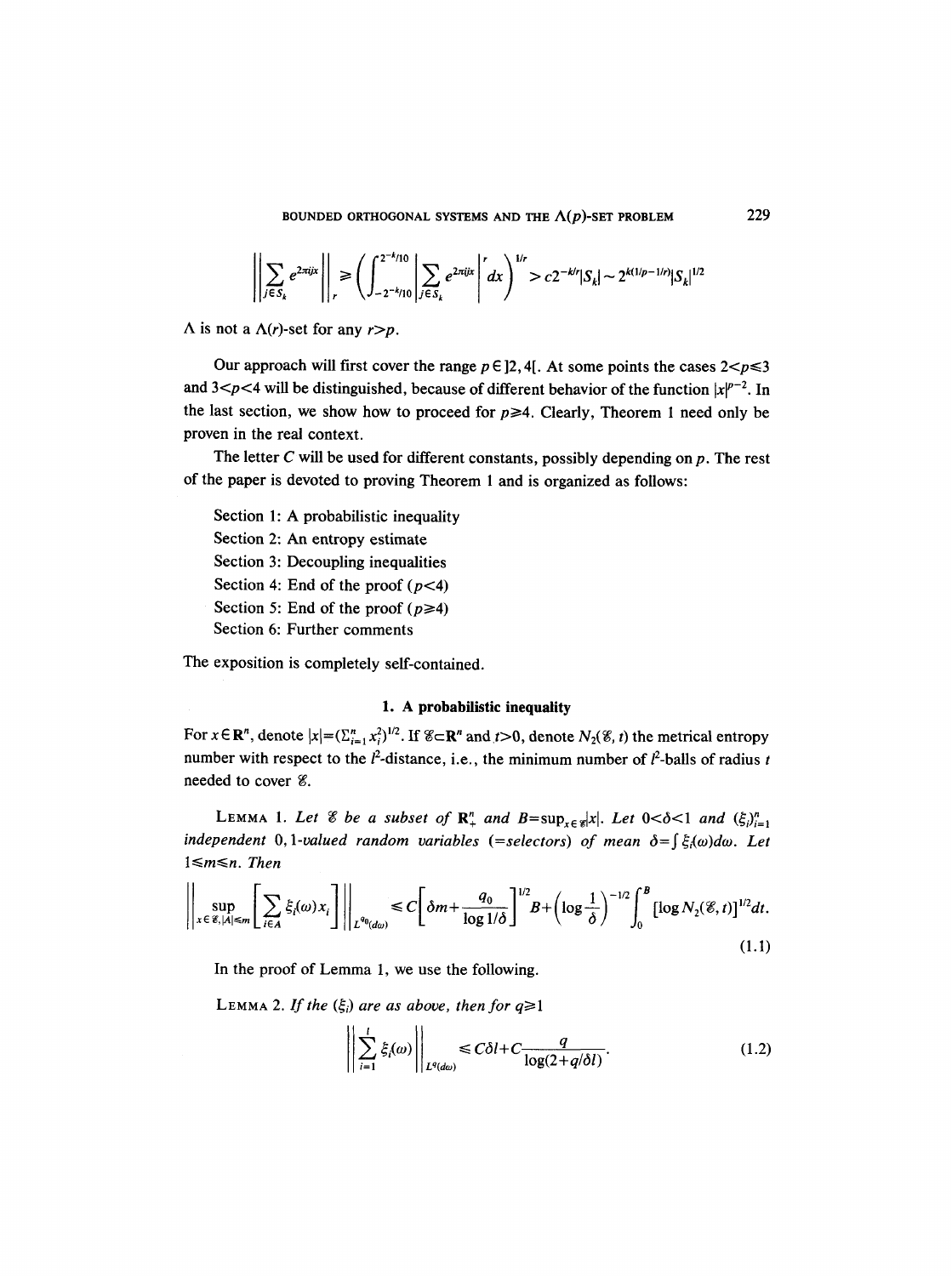*Proof.* It is clearly no restriction to assume  $q > 2\delta l$ . Write (assuming q an integer)

$$
\left\| \sum_{i=q}^{l} \xi_{i} \right\|_{q}^{q} = \int \left[ \sum_{i=1}^{l} \xi_{i}(\omega) \right]^{q} d\omega
$$
  
= 
$$
\sum_{k=0}^{l} {l \choose k} \delta^{k} (1-\delta)^{l-k} k^{q} \le C \sum_{k=1}^{l} {(\delta l)^{k} k^{q}}
$$

which may be evaluated by

$$
q^q \int_0^\infty \left(\frac{\delta l}{\alpha q}\right)^{\alpha q} \alpha^q d\alpha < \left[\frac{C \cdot q}{\log(q/\delta l)}\right]^q.
$$

This implies **(1.2).** 

*Proof of Lemma 1.* By considering appropriate nets in *L* (taking the entropy information into account), there is a representation of the elements of  $x \in \mathscr{C}$  as sums

$$
x = \sum_{\substack{k \in \mathbb{Z} \\ 2^k \leq B}} 2^k y(k) \tag{1.3}
$$

where  $y(k)$  are vectors taken in a set  $\mathcal{F}_k$  of vectors y,  $|y| \leq 1$  and where

$$
\log |\mathcal{F}_k| \le C \log N(\mathcal{E}, 2^{k-2}).\tag{1.4}
$$

Hence, from (1.3)

$$
(1.1) \le \sum_{2^k \le B} 2^k \left| \left| \sup_{y \in \mathcal{F}_k, |A| \le m} \left[ \sum_{i \in A} \xi_i(\omega) |y_i| \right] \right| \right|_{q_0}.
$$
 (1.5)

Evaluating the individual terms of (1.5), we show that for  $\mathscr{F} \subset \mathbb{R}^n_+$ 

$$
\left\| \sup_{y \in \mathcal{F}, |A| \leq m} \left( \sum_{i \in A} \xi_i(\omega) y_i \right) \right\|_{q_0} \leq C \sqrt{\delta m} + C \left( \log \frac{1}{\delta} \right)^{-1/2} \left[ q_0 + \log |\mathcal{F}| \right]^{1/2}.
$$
 (1.6)

Substitution of (1.4) and summing over k,  $2^k \le B$ , easily implies (1.1).

Define

$$
\varrho_1 = \delta^{1/2} m^{-1/2}
$$
 and  $\varrho_2 = \left(\log \frac{1}{\delta}\right)^{1/2} q^{-1/2}$  where  $q = q_0 + \log |\mathcal{F}|.$  (1.7)

Writing, since  $|y| \le 1$ , for  $|A| \le m$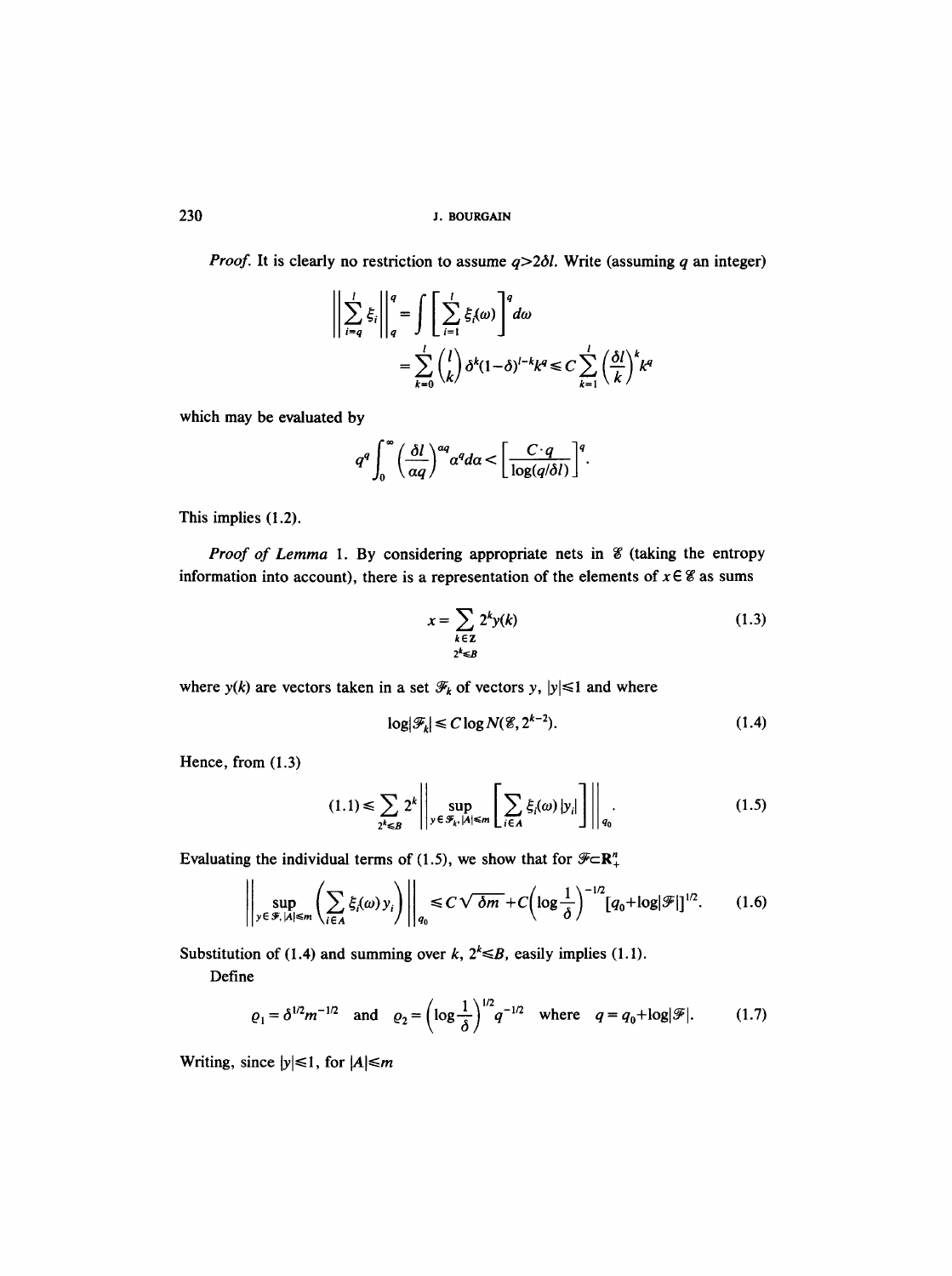BOUNDED ORTHOGONAL SYSTEMS AND THE  $\Lambda(p)$ -SET PROBLEM 231

$$
\sum_{i \in A} \xi_i(\omega) y_i \le \sum_{y_i \ge e_2} y_i + \sum_{i \in A, y_i \le e_1} y_i + \sum_{\varrho_1 < y_i < \varrho_2} \xi_i(\omega) y_i \le \varrho_2^{-1} + m \varrho_1
$$
\n
$$
+ \sum_{\varrho_1 < y_i < \varrho_2} \xi_i(\omega) y_i \sum_{y \in \mathcal{F}, |A| \le m} \left( \sum_{i \in A} \xi_i(\omega) y_i \right)
$$
\n
$$
\le \varrho_2^{-1} + m \varrho_1 + \sup_{y \in \mathcal{F}} \left( \sum_{\varrho_1 < y_i < \varrho_2} \xi_i(\omega) y_i \right)
$$

it follows that (1.6) is bounded by

$$
\varrho_2^{-1} + m\varrho_1 + \sup_{|y| \le 1} \left| \left| \sum_{\varrho_1 < y_i < \varrho_2} \xi_i(\omega) y_i \right| \right|_{L^q(d\omega)} . \tag{1.8}
$$

(If  $\rho_1 \ge \rho_2$ , drop the last term.)

 $\sim 10$ 

By considering level-sets and inequality (1.2), the last term of (1.8) may be estimated

$$
\sum_{l \text{ diadic} \atop e_l^{-2} > l > e_2^{-2}} \frac{1}{\sqrt{l}} \left\| \sum_{i=1}^l \xi_i(\omega) \right\|_q \leq C \delta e_1^{-1} + Cq \sum_{l \text{ diadic} \atop l > e_2^{-2}} \left[ l^{1/2} \log \left( 2 + \frac{q}{\delta l} \right) \right]^{-1} \sim \delta e_1^{-1} + q e_2 \int_1^\infty t^{-3/2} \left[ \log \left( 2 + \frac{\log 1/\delta}{\delta t} \right) \right]^{-1} dt
$$
\n
$$
\sim \delta e_1^{-1} + q e_2 \left( \log \frac{1}{\delta} \right)^{-1}
$$

using the definition of  $\varrho_2$ .

Hence

$$
(1.6) \le m\varrho_1 + C\delta\varrho_1^{-1} + q\varrho_2(\log 1/\delta)^{-1} + \varrho_2^{-1} < C\sqrt{\delta m} + C(\log 1/\delta)^{-1/2}(q_0 + \log |\mathcal{F}|)^{1/2},
$$

completing the proof.

# **2. An entropy estimate**

In a later application of inequality (1.1), the entropy numbers  $N_2(\mathscr{E}, t)$  will be related to entropy numbers  $N_q(\mathcal{P}, t)$  for certain sets of functions  $\mathcal{P}$ , considered as a subset of the corresponding  $L<sup>q</sup>$ -space. More precisely, we will make use of the following

LEMMA 3. Let  $\Phi = {\varphi_i}_{i=1}^n$  *be an orthogonal system of functions uniformly bounded by* 1,  $m \le n$  and  $2 \le q < \infty$ . *Define*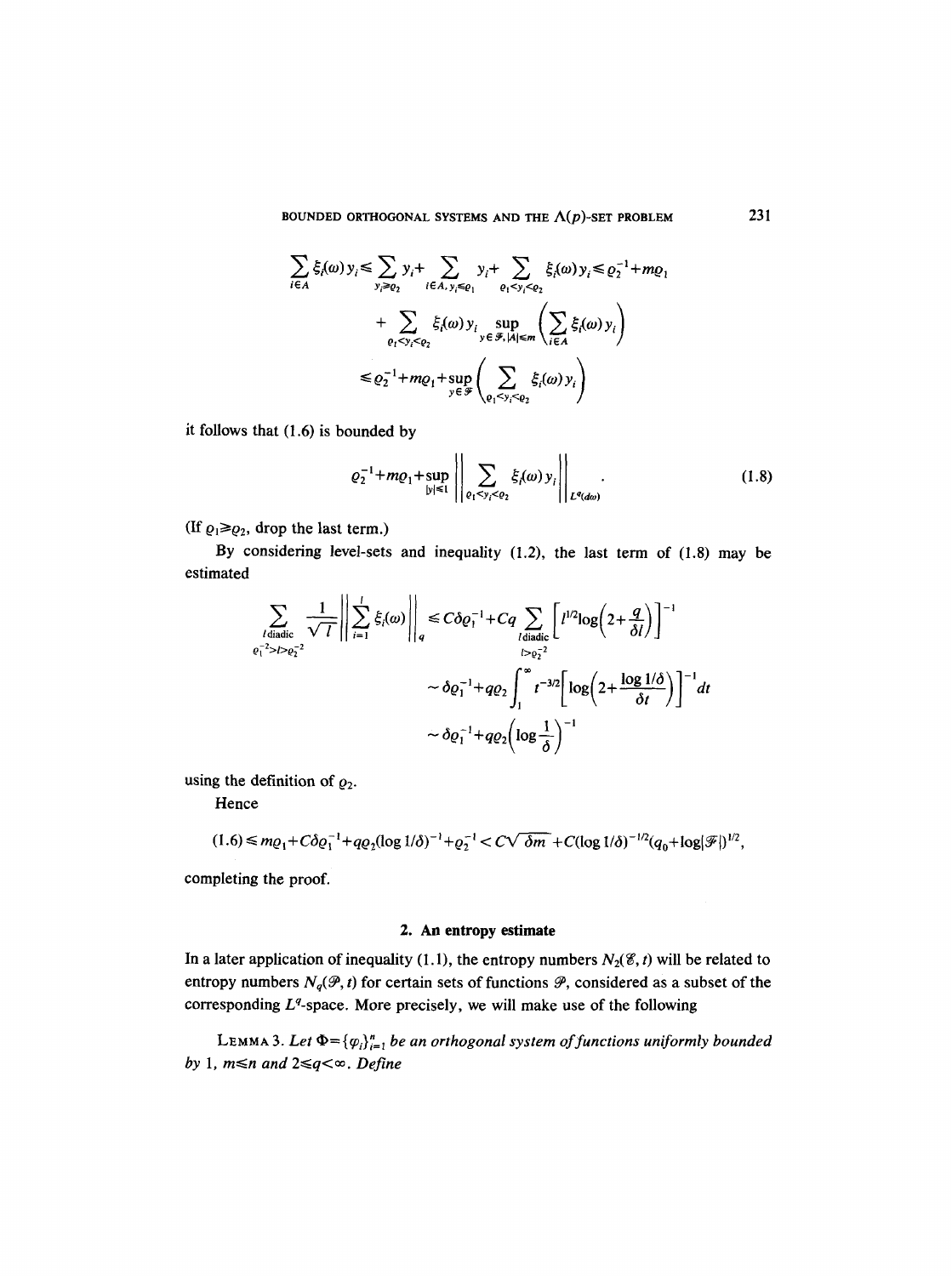$$
\mathcal{P}_m = \left\{ \sum_{i \in A} a_i \varphi_i \middle| \ |a| \le 1 \ and \ |A| \le m \right\}.
$$
 (2.1)

*Then* 

$$
\int \log N_q(\mathcal{P}_m, t) \le C m \left( \log \left( \frac{n}{m} + 1 \right) \right) t^{-\nu} \quad \text{if} \quad t > \frac{1}{2} \tag{2.2}
$$

$$
\left(\log N_q(\mathcal{P}_m, t) \le C m \left(\log\left(\frac{n}{m} + 1\right)\right) \log \frac{1}{t} \quad \text{if} \quad 0 < t \le \frac{1}{2} \tag{2.3}
$$

*where*  $C = C_q$  *and*  $\nu = \nu(q) > 2$ *.* 

*Remarks.* (1) It suffices to prove (2.2) replacing  $t^{-\nu}$  by  $t^{-2}$ logt. Indeed, let  $q < r$ ,  $1/q = (1-\theta)/2 + \theta/r$ . One has in particular for each pair of elements f,  $g \in \mathcal{P}_m$ , by Hölder's inequality

$$
||f-g||_q \le ||f-g||_2^{1-\theta}||f-g||_r^{\theta} \le 2||f-g||_r^{\theta}.
$$

Hence, for  $t>1$ 

$$
\log N_q(\mathcal{P}_m, t) \le \log N_r\left(\mathcal{P}_m, \left(\frac{t}{2}\right)^{1/\theta}\right) \le Cm\left(\log\left(1+\frac{n}{m}\right)\right)t^{-2/\theta}\log t,
$$

where  $t^{-2/\theta} \log t < t^{-\nu}$  for some  $\nu > 2$ .

(2) It follows from the results of [B-L-M] (section 4) that for  $t>1$ 

$$
\log N_q(\mathcal{P}_m, t) \le \log N_q(\mathcal{P}_n, t) \le cqt^{-2}n. \tag{2.4}
$$

This estimate turns out to be too crude for our purpose.

(3) Once (2.2) is obtained, it follows for  $t < \frac{1}{2}$ 

$$
\log N_q(\mathcal{P}_m, t) \le \log \binom{n}{m} + \sup_{|A| \le m} \log N_q \left( \left\{ \sum_{i \in A} a_i \varphi_i \middle| \ |a| \le 1 \right\}, t \right)
$$
  

$$
\le Cm \log \left( 1 + \frac{n}{m} \right) + Cm \log \frac{1}{t} + \sup_{|A| \le m} \log N_q \left( \left\{ \sum_{i \in A} a_i \varphi_i \middle| \ |a| \le 1 \right\}, 1 \right)
$$
  

$$
\le C \left[ \log \left( 1 + \frac{n}{m} \right) + \log \frac{1}{t} \right] m
$$

implying **(2.3).** 

Thus it remains to verify (2.2) with  $\nu=2$ .

LEMMA 3'. With the notations of Lemma 3, for  $2 < t < \sqrt{m}$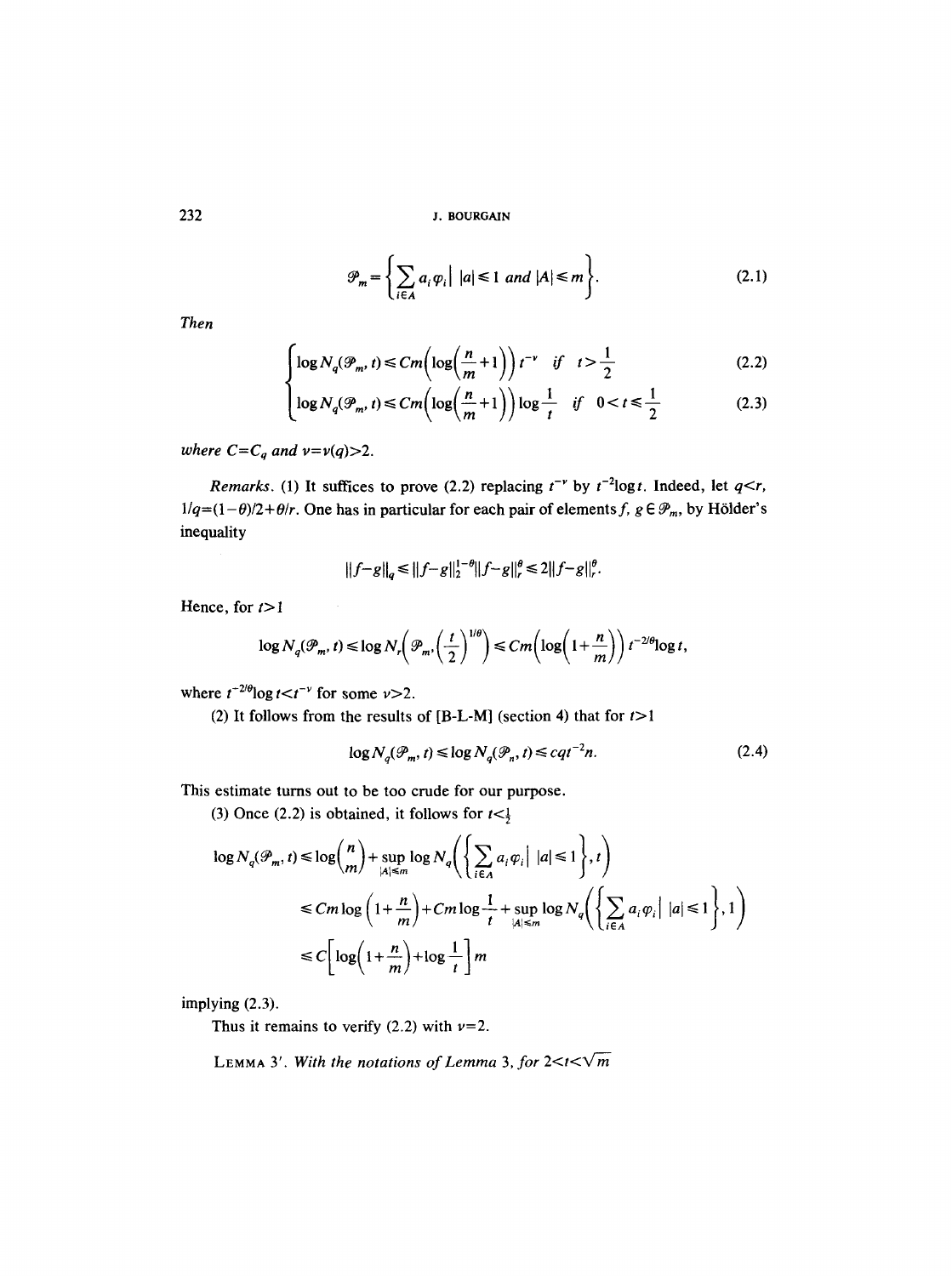BOUNDED ORTHOGONAL SYSTEMS AND THE  $\Lambda(p)$ -SET PROBLEM 233

$$
\log N_q(\mathcal{P}_m, t) \le C m \log \left(1 + \frac{n}{m}\right) t^{-2} \log t. \tag{2.5}
$$

*Proof.* Let  $t \sim 2^{k/2}$ . Fix a function  $f = \sum_{i \in A} a_i \varphi_i$ ,  $|a|=1$  and write

$$
\sum_{A} a_{i} \varphi_{i} = \sum_{A} a_{i} \varepsilon_{i}^{1} \varphi_{i} + \sum_{A} a_{i} (1 - \varepsilon_{i}^{1}) \varphi_{i}
$$
\n
$$
= \sum_{A} a_{i} \varepsilon_{i}^{1} \varphi_{i} + \sum_{A} a_{i} (1 - \varepsilon_{i}^{1}) \varepsilon_{i}^{2} \varphi_{i} + \sum_{A} a_{i} (1 - \varepsilon_{i}^{1}) (1 - \varepsilon_{i}^{2}) \varphi_{i}
$$
\n
$$
\vdots
$$
\n
$$
= \sum_{A} a_{i} \varepsilon_{i}^{1} \varphi_{i} + \sum_{A} a_{i} (1 - \varepsilon_{i}^{1}) \varepsilon_{i}^{2} \varphi_{i} + ... + \sum_{A} a_{i} (1 - \varepsilon_{i}^{1}) ... (1 - \varepsilon_{i}^{k-1}) \varepsilon_{i}^{k} \varphi_{i} \qquad (2.6)
$$
\n
$$
+ \sum_{A} a_{i} (1 - \varepsilon_{i}^{1}) ... (1 - \varepsilon_{i}^{k}) \varphi_{i} \qquad (2.7)
$$

where  $(\varepsilon_i')_{1\leq i\leq n, 1\leq j\leq k}$  are  $\pm 1$ , signs to be specified.

Denoting (2.6) by  $\Phi(\varepsilon, u)$ , it follows from Khintchine's inequality

$$
\int \left\| \Phi(\varepsilon, u) \right\|_{L^{q}(du)} d\varepsilon \leq \sum_{i \leq k} \int \left\| \sum_{\lambda \in \Lambda} a_{i} (1 - \varepsilon_{i}^{1}). \dots (1 - \varepsilon_{i}^{l-1}) \varepsilon_{i}^{l} \varphi_{i}(u) \right\|_{L^{q}(du \otimes dv)} d\varepsilon^{1} \dots d\varepsilon^{l-1}
$$
  

$$
\leq \sum_{i \leq k} \sqrt{q} \int \left[ \sum_{\lambda \in \Lambda} a_{i}^{2} (1 - \varepsilon_{i}^{1})^{2} \dots (1 - \varepsilon_{i}^{l-1})^{2} \right]^{1/2} d\varepsilon^{1} \dots d\varepsilon^{l-1}
$$
  

$$
< \sqrt{q} \sum_{i \leq k} 2^{1/2} < ct. \tag{2.8}
$$

Also, denoting

$$
A_{\varepsilon} = \{ i \in A | \varepsilon_i^1 = \dots = \varepsilon_i^k = -1 \}
$$

$$
|A_{\varepsilon}| = 2^{-k} \sum_{i \in A} (1 - \varepsilon_i^1) \dots (1 - \varepsilon_i^k)
$$

and hence

$$
\int |A_{\varepsilon}| d\varepsilon = 2^{-k} m < \frac{m}{t^2}.\tag{2.9}
$$

Moreover,

$$
\int \left[ \sum_{A} a_i^2 (1 - \varepsilon_i^1)^2 \dots (1 - \varepsilon_i^k)^2 \right]^{1/2} d\varepsilon \le 2^{k/2} \sim t. \tag{2.10}
$$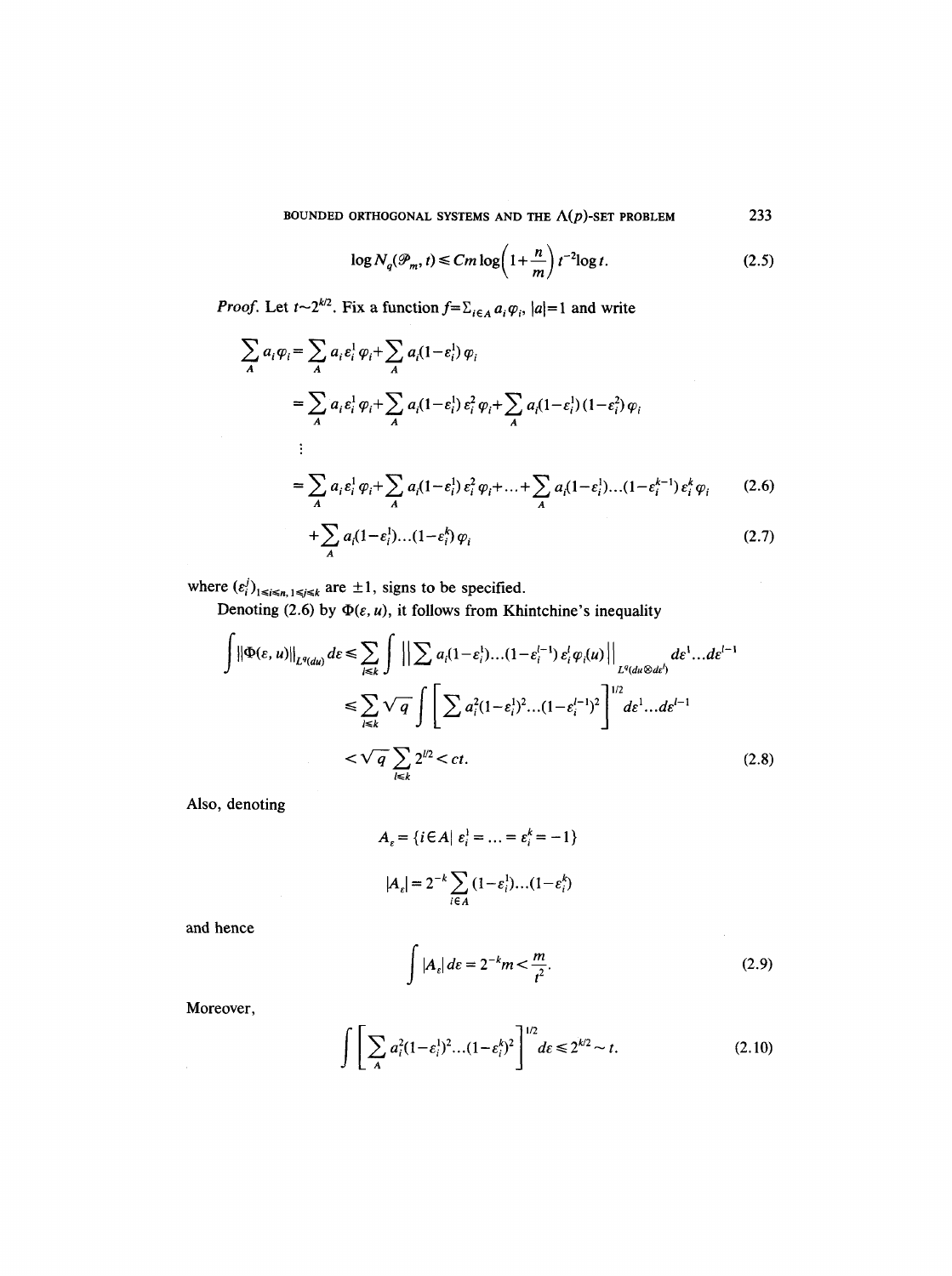Inequalities (2.8), (2.9), (2.10) permit to find a choice of signs  $\varepsilon_i^j$  such that

$$
\varphi = \sum_{A} a_i (1 - \varepsilon_i^1) \dots (1 - \varepsilon_i^k) \varphi_i
$$

satisfies the conditions  

$$
\left\| \left( \sum_{A} a_i \varphi_i \right) - \varphi \right\|_q \le ct \tag{2.11}
$$

$$
\varphi \in ct \, \mathcal{P}_{[m/t^2]}.\tag{2.12}
$$

It is now easily seen that

$$
\log N_q(\mathcal{P}_m, ct) \le \log \binom{n}{[m/t^2]} + \sup_{|I| = [m/t^2]} N_q\left(\left\{\sum_{i \in I} a_i \varphi_i \middle| |a| \le 1\right\}, 1\right) \tag{2.13}
$$

$$
\leq \frac{m}{t^2} \log \frac{nt}{m} + c_q \frac{m}{t^2}.\tag{2.14}
$$

The evaluation of the second term in (2.13) may be done from the results of [B-L-M], section 4 (cf. Remark (2) above) or, alternatively, using the method of support-reduction described above and yielding (2.13).

This concludes the proof of Lemma 3' and hence of Lemma 3.

*Remark.* When defining the *t*-entropy number of the set  $P$ , we do not require a priori the centers of the covering balls of radius  $t$  to belong to  $\mathcal{P}$ . This can however always be achieved, doubling the radius of the balls to  $2t$ . Observe that in proving  $(2.13)$ , the initial centers of the balls do not belong to  $\mathcal{P}_m$  and have to be substituted (to make Remark (1) on the improvement of the exponent  $t^{-2} \log t \rightarrow t^{-\nu}$  applicable).

#### **3. Decoupling inequalities**

The first step in our probabilistic approach is a decoupling procedure which will be performed in this section.

The next lemma is formulated for 3 factors but easily generalizes.

LEMMA 4. *Consider for*  $\alpha = 1, 2, 3$  *real valued functions*  $\phi_{\alpha}$ ,  $\alpha = 1, 2, 3$  *on* **R**, satisfying

$$
|\phi_a(x)| \le C(1+|x|)^{p_a} \tag{3.1}
$$

$$
|\phi_a(x) - \phi_a(y)| \le C(1+|x|+|y|)^{p_a-\delta}|x-y|^\delta
$$
\n(3.2)

*where*  $p_a > 0$ ,  $\delta > 0$ .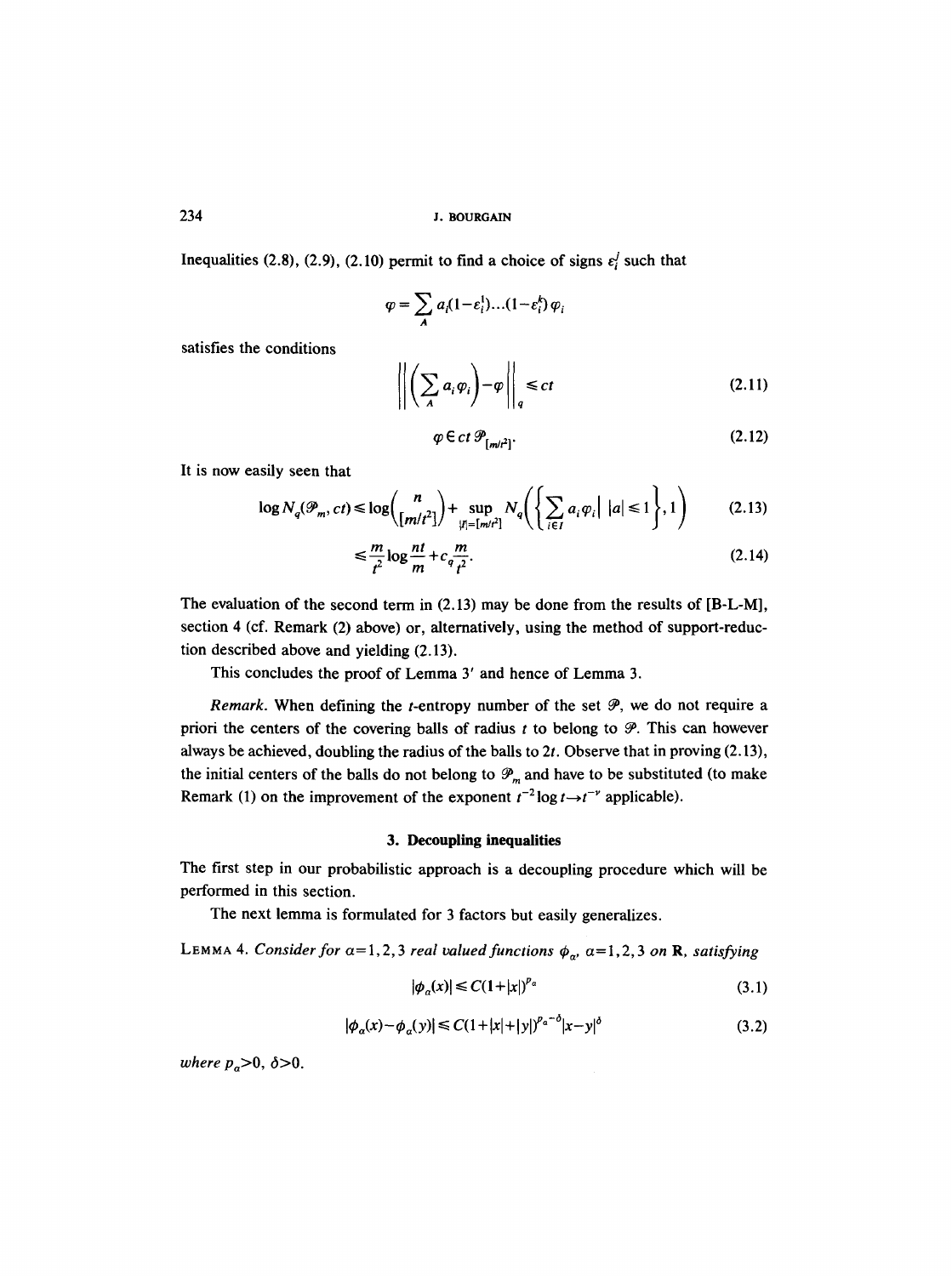*Let*  $x=(x_i)_{1\le i\le n}$ ,  $y=(y_i)_{1\le i\le n}$ ,  $z=(z_i)_{1\le i\le n}$  *be scalar sequences with*  $|x|, |y|, |z|\le 1$  *and*  ${\{\eta_i\}_{i=1}^n, \{\zeta_i\}_{i=1}^n}$  independent 0, 1-valued random variables of respective mean

$$
\int \eta_i(t) \, dt = \frac{1}{3} \quad \text{and} \quad \int \xi_i(t) \, dt = \frac{1}{2} \quad (1 \le i \le n). \tag{3.3}
$$

*Define the disjoint sets* 

$$
R_i^1 = \{1 \le i \le n | \eta_i(t) = 1\}, R_i^2 = \{1 \le i \le n | \eta_i = 0, \zeta_i = 1\}, R_i^3 = \{1 \le i \le n | \eta_i = 0, \zeta_i = 0\}.
$$

*Then* 

$$
\left| \int \phi_i \left( \sum_{i \in R_i^1} x_i \right) \phi_2 \left( \sum_{R_i^2} y_i \right) \phi_3 \left( \sum_{R_i^2} z_i \right) dt - \phi_1 \left( \frac{1}{3} \sum x_i \right) \phi_2 \left( \frac{1}{3} \sum y_i \right) \phi_3 \left( \frac{1}{3} \sum z_i \right) \right|
$$
  

$$
\leq C \left( 1 + \left| \sum x_i \right| + \left| \sum y_i \right| + \left| \sum z_i \right| \right)^{p-\delta} \tag{3.4}
$$

*where*  $p = p_1 + p_2 + p_3$ .

*Proof.* The argument is straightforward. Write by (3.2)

$$
\left|\phi_1\left(\frac{1}{3}\sum x_i\right)-\phi_1\left(\sum_{i\in R_i^1}x_i\right)\right|\leq C\left[1+\left|\sum x_i\right|+\left|\sum\left(\eta_i-\frac{1}{3}\right)x_i\right|\right]^{p_i-\delta}\left|\sum\left(\eta_i-\frac{1}{3}\right)x_i\right|^{\delta}
$$

and the analogues with  $\phi_1$  replaced by  $\phi_2$  (resp.  $\phi_3$ ),  $p_1$  by  $p_2$  (resp.  $p_3$ ), x by y (resp. z) and  $\eta_i \equiv \eta_i^1$  by  $\eta_i^2 = (1-\eta_i)\zeta_i$  (resp.  $\eta_i^3 = (1-\eta_i)(1-\zeta_i)$ ). Observe that by construction

$$
\int \eta_i^1(t) \, dt = \int \eta_i^2(t) \, dt = \int \eta_i^3(t) \, dt = \frac{1}{3}.
$$

Hence, by  $(3.1)$ , the left member of  $(3.4)$  is bounded by

$$
C\left[1+|\sum x_i|+|\sum y_i|+|\sum z_i|+\left|\sum \left(\eta_i^1-\frac{1}{3}\right)x_i\right|+\left|\sum \left(\eta_i^2-\frac{1}{3}\right)y_i\right|+\left|\sum \left(\eta_i^3-\frac{1}{3}\right)z_i\right|\right]^{p-\delta}\times\left(\left|\sum \left(\eta_i^1-\frac{1}{3}\right)x_i\right|+\left|\sum \left(\eta_i^2-\frac{1}{3}\right)y_i\right|+\left|\sum \left(\eta_i^3-\frac{1}{3}\right)z_i\right|\right)^{\delta}.
$$

Since  $||\Sigma(\eta_i^1 - \frac{1}{3})x_i||_{L^p(d)} \le C|x| < c$  etc...., (3.4) easily follows.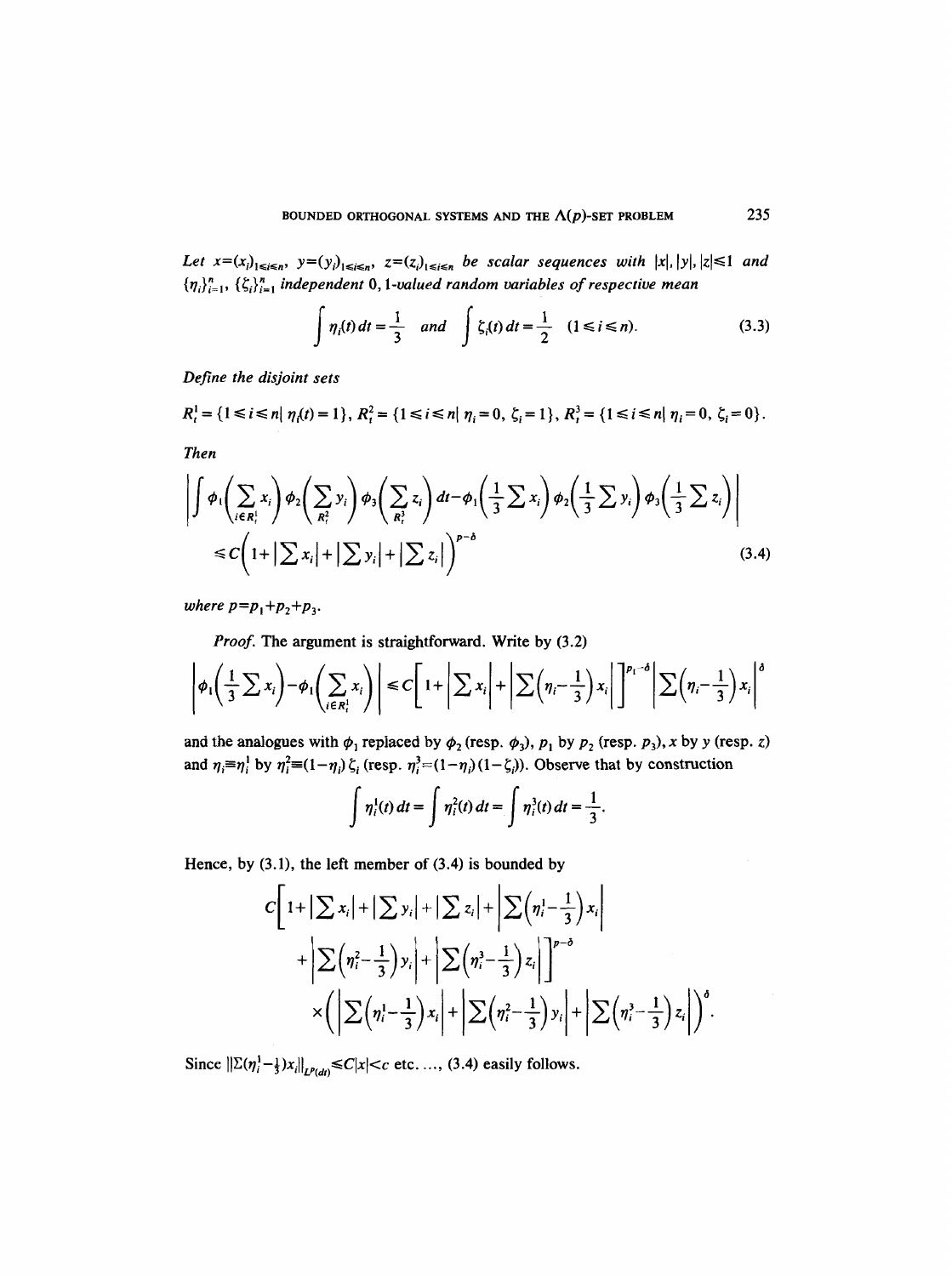*Remark.* In what follows, Lemma 4 will be applied for functions  $\phi_a$  being one of the following

| $\phi(x) = x$             |                                                                                                             | $(p = 1, \delta = 1)$                            |
|---------------------------|-------------------------------------------------------------------------------------------------------------|--------------------------------------------------|
|                           | $\phi(x) =  x ^{\sigma}$ or $\phi(x) = (1+ x )^{\sigma}$ ; $0 < \sigma < 1$ $(p = \sigma, \delta = \sigma)$ |                                                  |
| $\phi(x) =  x ^{\sigma};$ |                                                                                                             | $\sigma \geq 1$ ( $p = \sigma$ , $\delta = 1$ ). |

We will use the following scalar inequalities.

LEMMA 5. Let 
$$
x, y \in \mathbb{R}
$$
. Then  
\n
$$
|x+y|^p \le |x+y|^2 |y|^{p-2} + (1+|x|)^p + 2x(1+|x|)^{p-2}y + (1+|x|)^{p-2}y^2 \quad (2 < p \le 3)
$$
\n(3.5)

$$
|x+y|^p \le |x+y|^{p-2}x^2 + C(|x|+|y|)^{p-3}|y|^3 + 2x|x|^{p-2}y + (2p-3)|x|^{p-2}y^2 \quad (3 < p). \tag{3.6}
$$

*Proof.* For (3.5), write

$$
|x+y|^p \le (x+y)^2(|x|^{p-2}+|y|^{p-2}) \le (x+y)^2|y|^{p-2}+(x+y)^2(1+|x|)^{p-2}.
$$

For (3.6), write

$$
|x+y|^p = |x+y|^{p-2}x^2 + |x+y|^{p-2}(2xy+y^2)
$$
\n(3.7)

and use the inequality

$$
| |x+y|^{p-2} - |x|^{p-2} - (p-2) |x|^{p-4}xy | \leq C(|x|+|y|)^{p-4}y^2
$$

to replace the second term of (3.7).

Let  $\Phi = {\varphi_i}_{i=1}^n$  be a 1-bounded orthogonal system of functions and define for  $S = \{1, ..., n\}$  the number  $\mathbf{H}$  $\ddot{\phantom{0}}$ 

$$
K_S = \sup_{|a| \le 1} \left| \left| \sum_{i \in S} a_i \varphi_i \right| \right|_p.
$$
 (3.8)

 $Case 2 < p \leqslant 3$ .

Choose  $0 < y < 1$  satisfying

$$
(1 - \gamma^2)^{(p-2)/2} + \gamma^p < 1. \tag{3.9}
$$

Fix  $\bar{a}=(a_i)_{i\in S}$ ,  $|\bar{a}|=1$ . Choose  $\varkappa(\bar{a})>0$  and subsets  $I=I_{\bar{a}}$ ,  $J=J_{\bar{a}}\subset\{1,\dots,n\}$  satisfying

$$
\{1, ..., n\} \setminus (I \cup J) \text{ is at most 1 point } (\star)
$$

$$
\min_{i \in I} |a_i| \ge \kappa \ge \max_{i \in J} |a_i| \tag{3.10}
$$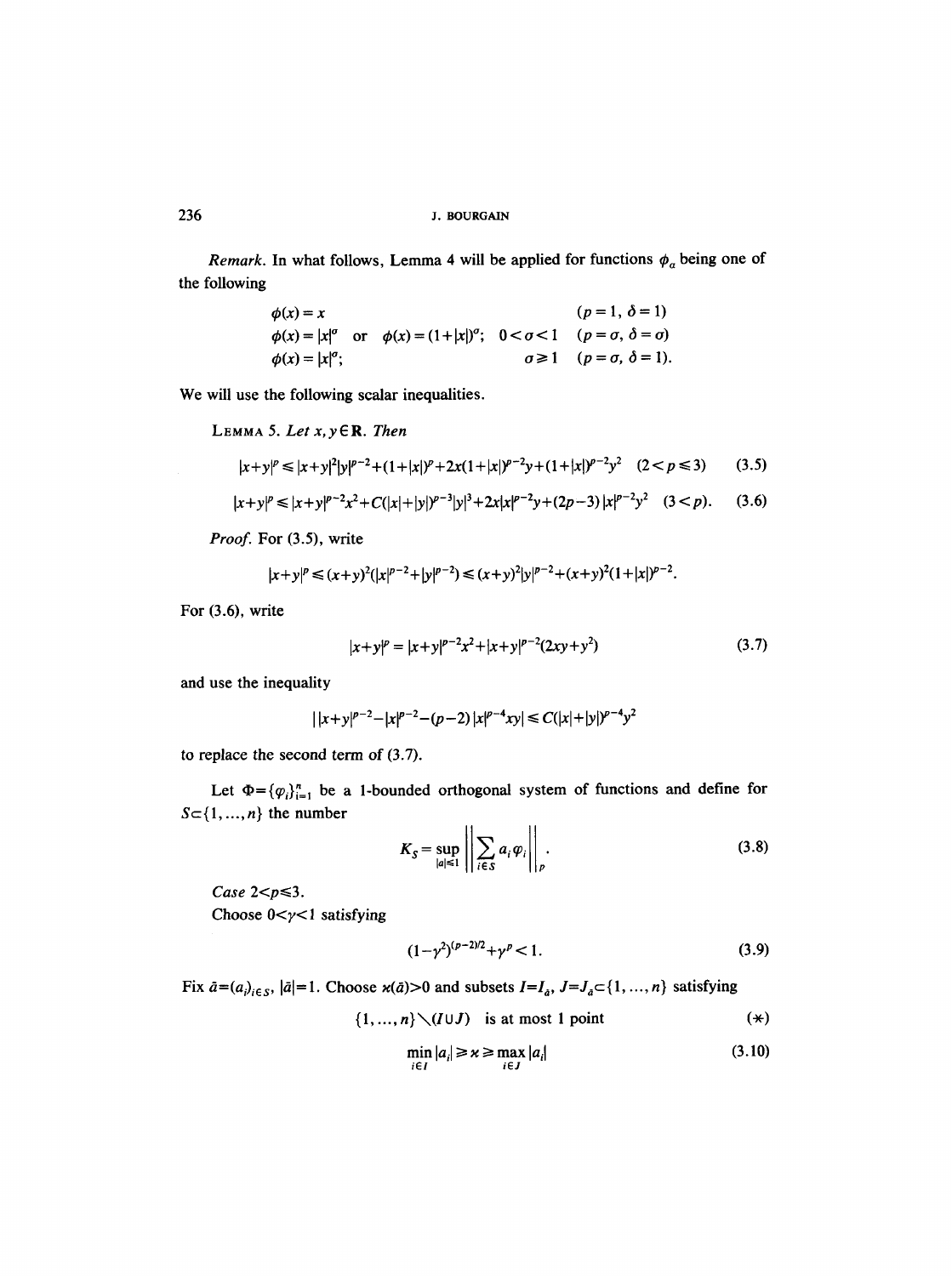$$
\sum_{i \in I} a_i^2 < \gamma^2 \quad \text{and} \quad \sum_{i \in J} a_i^2 < 1 - \gamma^2. \tag{3.11}
$$

Apply then (3.5) pointwise, letting

$$
x(u) = \sum_i a_i \varphi_i(u) \text{ and } y(u) = \sum_j a_i \varphi_i(u).
$$

Integration in  $u$  and using Hölder's inequality and the definition of  $K_s$  then yields

$$
\int |x(u)+y(u)|^p du \le ||x+y||_p^2 ||y||_p^{p-2} + ||1+|x||_p^p + 2|\langle y, x(1+|x|)^{p-2}\rangle| + |\langle y, y(1+|x|)^{p-2}\rangle|
$$
  
\n
$$
\le K_S^p \left(\sum_j a_i^2\right)^{(p-2)/2} + K_S^p \left(\sum_j a_i^2\right)^{p/2} + C K_S^{p-1}
$$
  
\n
$$
+ 2|\langle y, x(1+|x|)^{p-2}\rangle| + |\langle y, y(1+|x|)^{p-2}\rangle|.
$$

Hence, by  $(3.11)$ ,  $(3.9)$ ,  $(*)$ 

 $\mathbf{r}$ 

$$
K_S^p \le [(1 - \gamma^2)^{(p-2)/2} + \gamma^p] K_S^p + C K_S^{p-1} + \sup\{2|\langle y, x(1+|x|)^{p-2}\rangle| + |\langle y, y(1+|x|)^{p-2}\rangle|\}
$$
  
\n
$$
K_S^p \le C \sup\{|\langle y, x(1+|x|)^{p-2}\rangle| + |\langle y, y(1+|x|)^{p-2}\rangle| + C K_S^{p-1}
$$
\n(3.12)

where the supremum is taken over all vectors  $x = \sum_{i \in I \cap S} a_i \varphi_i$ ,  $y = \sum_S b_i \varphi_i$  with  $|a|, |b| \leq 1$ and max  $|b_i| \leq |I|^{-1/2}$ .

Next use Lemma 4. Let  $R_t^1, R_t^2, R_t^3$  be as in Lemma 4. We have pointwise

$$
\left| y(u)x(u)(1+|x(u)|)^{p-2}-3^p\int\left[\sum_{S\cap R_i^1}b_i\varphi_i(u)\right]\left[\sum_{I\cap S\cap R_i^2}a_i\varphi_i(u)\right]\left(1+\left|\sum_{I\cap S\cap R_i^3}a_i\varphi_i(u)\right|\right)^{p-2}dt\right|
$$
  
\n
$$
\leq C(1+|x(u)|+|y(u)|)^2
$$

where we considered  $\phi(x)=x$ ,  $\phi_2(x)=x$ ,  $\phi_3(x)=(1+|x|)^{p-2}$ .

Hence, integrating in  $u$ 

$$
\sup |\langle y, x(1+|x|)^{p-2} \rangle| \le C \int \sup \left| \left\langle \sum_{S \cap R_i^1} b_i \varphi_i, \left( \sum_{I \cap S \cap R_i^2} a_i \varphi_i \right) \left( 1 + \left| \sum_{I \cap S \cap R_i^3} a_i \varphi_i \right| \right)^{p-2} \right\rangle \right| dt + C. \tag{3.13}
$$

Again, the supremum is taken over sets  $I \subset \{1, ..., n\}$ ,  $|\tilde{a}| \le 1$ ,  $|\tilde{b}| \le 1$  and  $\tilde{b}$  satisfying  $\max |b_i| \leq |I|^{-1/2}.$ 

237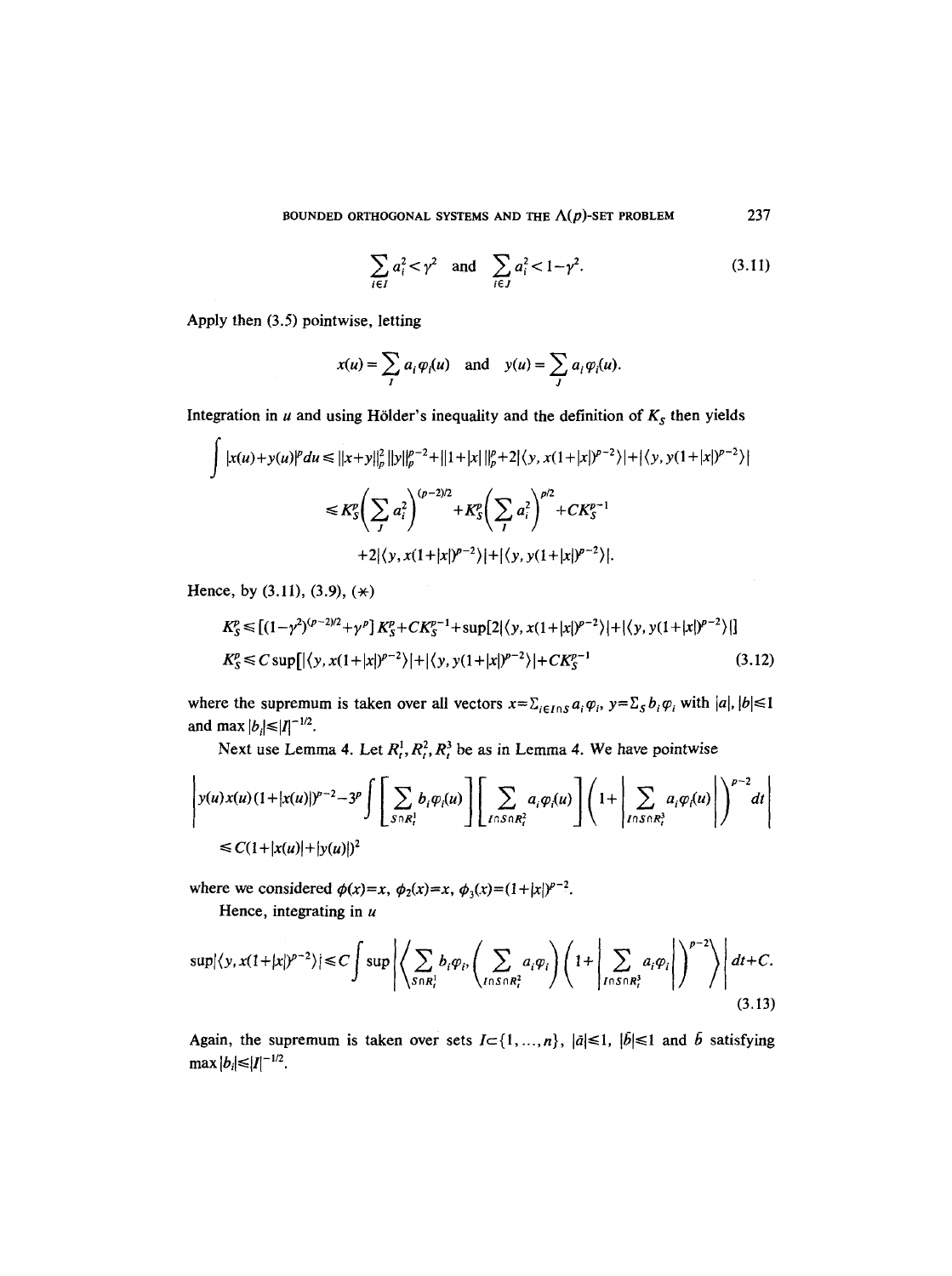Replace similarly  $\langle y, y(1+|x|)^{p-2} \rangle$ , letting again  $\phi_1(x) = \phi_2(x) = x$ ,  $\phi_3(x) = (1+|x|)^{p-2}$ . One gets now

$$
\sup |\langle y, y(1+|x|)^{p-2}\rangle| \leq C \int \sup \left| \left\langle \sum_{S \cap R_i^1} b_i \varphi_i, \left(\sum_{S \cap R_i^2} b_i \varphi_i\right) \left(1+ \left| \sum_{I \cap S \cap R_i^2} a_i \varphi_i \right| \right)^{p-2} \right\rangle \right| dt + C.
$$
\n(3.14)

Collecting estimates, it follows that

$$
K_S^p \le
$$
 first term (3.13)+first term (3.14)+ $CK_S^{p-1}$ . (3.15)

*Case* 3<p.

Choose now  $0 < y < 1$  such that

$$
(1 - \gamma^2) + C\gamma^3 < 1 \tag{3.16}
$$

where C relates to the constant in  $(3.6)$ . Take I, J satisfying  $(3.10)$  and now

$$
\sum_{i \in I} a_i^2 < 1 - \gamma^2 \quad \text{and} \quad \sum_{i \in J} a_i^2 < \gamma^2. \tag{3.17}
$$

Let  $x(u)$ ,  $y(u)$  be defined as above. Integrating (3.6), one gets

$$
\int |x(u)+y(u)|^p du \leq K_S^p \left( \sum_i a_i^2 \right) + C K_S^p \left( \sum_j a_i^2 \right)^{3/2} + 2 |\langle y, x | x |^{p-2} \rangle| + (2p-3) |\langle y, y | x |^{p-2} \rangle|
$$

and, by  $(*)$ 

$$
K_S^p \le C \sup\{|\langle y, x | x |^{p-2}\rangle| + |\langle y, y | x |^{p-2}\rangle|\} + C K_S^{p-1}
$$
\n(3.18)

where the supremum is taken the same way as in (3.12).

Applying Lemma 4 with functions  $\phi(x)=x$ ,  $\phi(x)=|x|^{p-2}$ , we now get

$$
K_{S}^{p} \leq C K_{S}^{p-1}
$$
  
+
$$
C \int \sup \left| \left\langle \sum_{S \cap R_{i}^{1}} b_{i} \varphi_{i}, \left( \sum_{I \cap S \cap R_{i}^{2}} a_{i} \varphi_{i} \right) \middle| \sum_{I \cap S \cap R_{i}^{3}} a_{i} \varphi_{i} \right|^{p-2} \right\rangle dt
$$
(3.19)

$$
+C\int \sup \left| \left\langle \sum_{S\cap R_i^1} b_i \varphi_i, \left( \sum_{S\cap R_i^2} a_i \varphi_i \right) \left| \sum_{I\cap S\cap R_i^3} a_i \varphi_i \right|^{p-2} \right\rangle \right| dt \qquad (3.20)
$$

the supremum being taken over sets  $I \subset \{ 1, ..., n \}$ ,  $|\bar{a}|, |\bar{b}| \leq 1$  and  $\bar{b}$  satisfying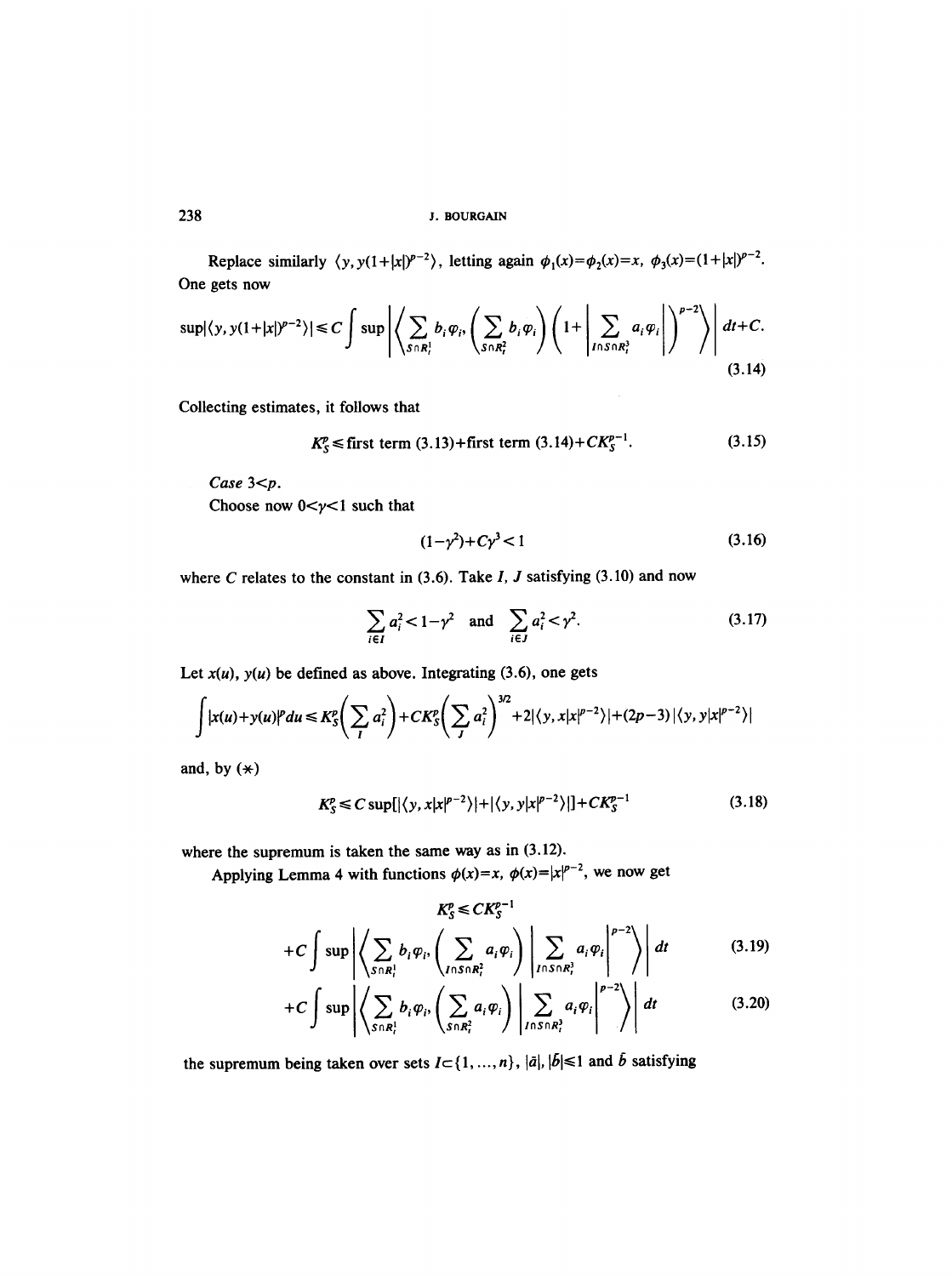$$
\max|b_i|\leq |I|^{-1/2}
$$

Let  $\{\xi_i\}_{i=1}^n$  be independent 0, 1-valued random variables (selectors) of mean  $\delta = \int \xi_i(\omega) d\omega$  satisfying

$$
\delta n = n^{2/p} \tag{3.21}
$$

and consider the random set

$$
S_{\omega} = \{i = 1, ..., n | \xi_i(\omega) = 1\}
$$

which has expected size  $-n^{2/p}$ . Denote

$$
K(\omega)=K_{S_{\omega}}.
$$

We only consider the case  $2 < p \le 3$ . The case  $3 < p$  is identical at this stage and left to the reader (we will point out however how the argument has to be modified to deal with  $p \geq 4$ ).

From (3.13), (3.14), (3.15), it clearly follows that

$$
\int K(\omega)^p d\omega \le C \int K(\omega)^{p-1} d\omega
$$
  
+ 
$$
\int \sup_{(\ast)} \left| \left\langle \sum \xi_i(\omega_1) a_i \varphi_i, \left( \sum \xi_i(\omega_2) b_i \varphi_i \right) \left( 1 + \left| \sum \xi_i(\omega_3) c_i \varphi_i \right| \right)^{p-2} \right\rangle \right| d\omega_1 d\omega_2 d\omega_3
$$
  
+ 
$$
\int \sup_{(\ast \ast)} \left| \left\langle \sum \xi_i(\omega_1) a_i \varphi_i, \left( \sum \xi_i(\omega_2) b_i \varphi_i \right) \left( 1 + \left| \sum \xi_i(\omega_3) c_i \varphi_i \right| \right)^{p-2} \right\rangle \right| d\omega_1 d\omega_2 d\omega_3
$$
(3.23)

where

sup refers to vectors 
$$
\bar{a}
$$
,  $\bar{b}$ ,  $\bar{c}$ ;  $|\bar{a}|$ ,  $|\bar{b}|$ ,  $|\bar{c}| \le 1$  and  $\max_{1 \le i \le n} |a_i| \le (\text{supp } \bar{b}| + |\text{supp } \bar{c}|)^{-1/2}$ 

sup refers to vectors  $\bar{a}, b, \bar{c}$ ;  $|\bar{a}|, |b|, |\bar{c}| \leq 1$  and  $\max(|a_i|, |b_i|) \leq |\sup_{1 \leq i \leq n} \bar{c}|^{-n/2}$ .

We denote here  $\text{supp}\,\bar{a}=\{i=1, ..., n|a_i=0\}$  and always assume its size  $|\text{supp}\,\bar{a}| \le n_0=$  $n^{2/p} = \delta n$ . In order to obtain (3.22), (3.23), we performed a decoupling on the variable  $\omega$ to independent variables  $\omega_1$ ,  $\omega_2$ ,  $\omega_3$ , using the disjointness of the sets  $R_t^1$ ,  $R_t^2$ ,  $R_t^3$  appearing in the scalar products in  $(3.13)$ ,  $(3.14)$ , for individual t.

16-898283 *Acta Mathematica* 162. Imprim6 le 25 mai 1989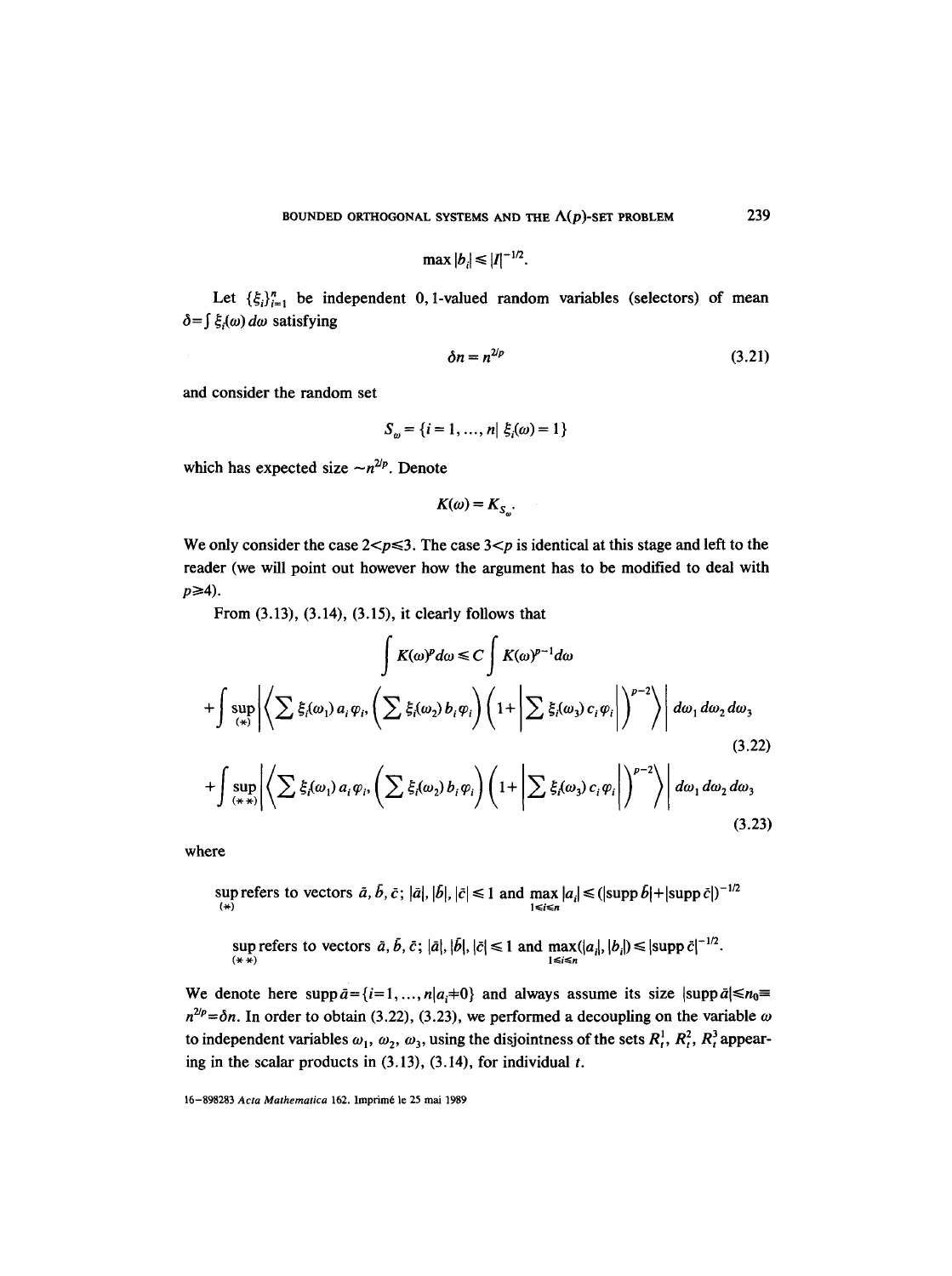Define  $q_0 = \log n$  and for  $1 \le m \le n_0$ , let

$$
\Pi_m = \{\bar{a} = (a_i)_{1 \le i \le n} | \bar{a} | \le 1 \text{ and } |\text{supp } \bar{a}| \le m \}.
$$

Hence, with this notation

$$
\mathcal{P}_m = \left\{ \sum a_i \varphi_i \middle| \ \bar{a} \in \Pi_m \right\}.
$$

Estimate (3.22) by

$$
\int \left\{\sup_{m_1 < n_0} \left| \sup_{|a| \leq 1, \max_{|a| \leq m_1^{-1/2}}} \left| \left\langle f_{\hat{a}, \omega_1}, f_{\hat{b}, \omega_2} (1 + | f_{\hat{c}, \omega_3} |)^{p-2} \right\rangle \right| \right|_{L^{q_0}(d\omega_1)} \right\} d\omega_2 d\omega_3
$$

denoting

$$
f_{a,\,\omega}=\sum \xi_i(\omega)\,a_i\,\varphi_i.
$$

Splitting  $\tilde{a}$  in level sets, one gets further by triangle inequality

 $\bar{\mathcal{A}}$ 

$$
\int d\omega_2 d\omega_3 \Biggl\{ \sup_{m_1 \le n_0} \sum_{n_0 > m > m_1} \Biggl\| \sup_{|A| \le m; \, \delta, \, \tilde{c} \in \Pi_{m_1}} \frac{1}{\sqrt{m}} \sum_{i \in A} \xi_i(\omega_1) \left| \langle \varphi_i, f_{\delta, \omega_2}(1 + |f_{\tilde{c}, \omega_3}|)^{p-2} \rangle \right| \Biggr\|_{L^{q_0}(d\omega_1)} \Biggr\} .
$$
\n(3.24)

Evaluating (3.23), we proceed less crudely and write a representation

$$
\bar{a} = \sum_{m_3 < 2^l < n_0} \lambda_l \bar{a}(l), \quad \bar{b} = \sum_{m_3 < 2^l < n_0} \mu_l \bar{b}(l) \quad (m_3 = |\text{supp } \bar{c}|)
$$

where

$$
\sum \lambda_i^2 \le 1, \quad \sum \mu_i^2 \le 1 \tag{3.25}
$$

$$
|\text{supp }\bar{a}(l)| \leq 2^l, \quad |\text{supp }\bar{b}(l)| \leq 2^l \tag{3.26}
$$

$$
|a_i(l)| \le 2^{-l/2}, \quad |b_i(l)| \le 2^{-l/2} \tag{3.27}
$$

decomposing in level sets (the existence of such representations is easily seen by considering a decreasing rearrangement).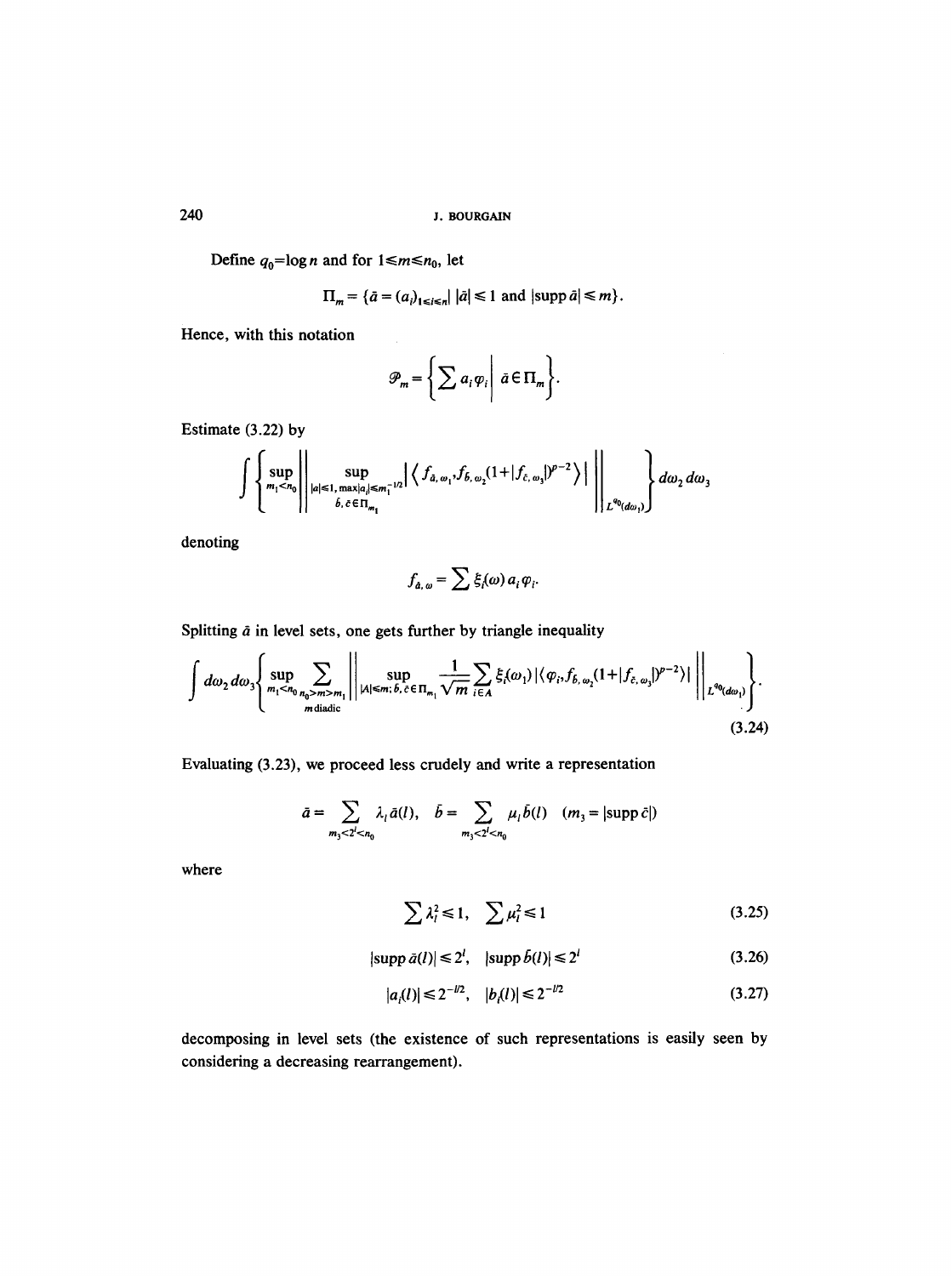Coming back to (3.23), estimate the scalar product

$$
|\langle f_{\tilde{a}, \omega_1}, f_{\tilde{b}, \omega_2}(1+|f_{\tilde{c}, \omega_3}|)^{p-2}\rangle| \leq \sum_{m_3 < 2^l, 2^{l'} < n_0} \lambda_l \mu_l |\langle f_{\tilde{a}(l), \omega_1}, f_{\tilde{b}(l'), \omega_2}(1+|f_{\tilde{c}, \omega_3}|)^{p-2}\rangle| \quad \text{(by 3.25)}
$$
\n
$$
\leq \sum_{d \geq 0} \sup_{(l, l') \in \mathscr{L}_{m_3, d}} |\langle f_{\tilde{a}(l), \omega_1}, f_{\tilde{b}(l'), \omega_2}(1+|f_{\tilde{c}, \omega_3}|)^{p-2}\rangle|
$$

denoting for convenience  $\mathcal{L}_{m,d} = \{(l, l') | m < 2^l, 2^{l'} < n_0 \text{ and } |l-l'| = d\}.$ 

The following estimate for (3.23) may be written from the preceding

$$
\int \left\{ \sup_{m_3 < n_0} \sum_{d > 0} \left[ \sup_{m_1, m_2 \mid n_0 > m_1 \geq 2^d m_2; \, m_2 \geq m_3} \left\| \bar{K}_{m_1, m_2, m_3}(\omega_1, \omega_2, \omega_3) \right\|_{L^{q_0}(d\omega_1)} \right] \right\} d\omega_2 d\omega_3 \tag{3.28}
$$

where

$$
\bar{K}_{m_1, m_2, m_3}(\omega_1, \omega_2, \omega_3) = \sup_{|A| \le m_1} \sup_{\delta \in \Pi_{m_2}} \sup_{c \in \Pi_{m_3}} \frac{1}{\sqrt{m_1}} \sum_{i \in A} \xi_i(\omega_1) |\langle \varphi_i, f_{\delta, \omega_2}(1 + | f_{\delta, \omega_3}|)^{p-2} \rangle|
$$

and  $f_{b,\omega}$  is defined as above.

We will prove the following estimate in the next section

$$
\|\tilde{K}_{m_1,m_2,m_3}(\omega_1,\omega_2,\omega_3)\|_{L^{q_0}(d\omega_1)} \le C \left\{ \delta m_3^{p/2-1} + \frac{m_2+m_3}{m_1} \right\}^{1/2} (1+K(\omega_2)+K(\omega_3))^{p-\sigma} \tag{3.29}
$$

for some  $\sigma > 0$ .

Substitution of (3.29) in (3.24) gives the estimate, since  $\delta = n_0/n$ ,  $n_0 = n^{2/p}$ 

$$
\sup_{m_1 < n_0} \left[ \sum_{\substack{n_0 > m > m_1 \\ m \text{ diadic}}} \left( \delta m_1^{p/2 - 1} + \frac{m_1}{m} \right)^{1/2} \right] \cdot \left\| K(\omega) \right\|_p^{p - \sigma} \le C \left[ 1 + (\delta n_0^{p/2 - 1})^{1/2} \right] \left\| K(\omega) \right\|_p^{p - \sigma} < C \left\| K(\omega) \right\|_p^{p - \sigma} . \tag{3.30}
$$

Substitution of (3.29) in (3.28) gives

$$
\sup_{m_3 < n_0} \sum_{0 < d < \log(n_0/m_3)} \left[ (\delta m_3^{p/2 - 1})^{1/2} + 2^{-d/2} \right] \cdot ||K(\omega)||_p^{p - \sigma} \le C ||K(\omega)||_p^{p - \sigma}.\tag{3.31}
$$

Collecting estimates (3.22), (3.23), (3.24), (3.28), (3.30), (3.31) gives

$$
||K(\omega)||_p^p \leq C||K(\omega)||_p^{p-1} + C||K(\omega)||_p^{p-\sigma} \Rightarrow ||K(\omega)||_p \leq C.
$$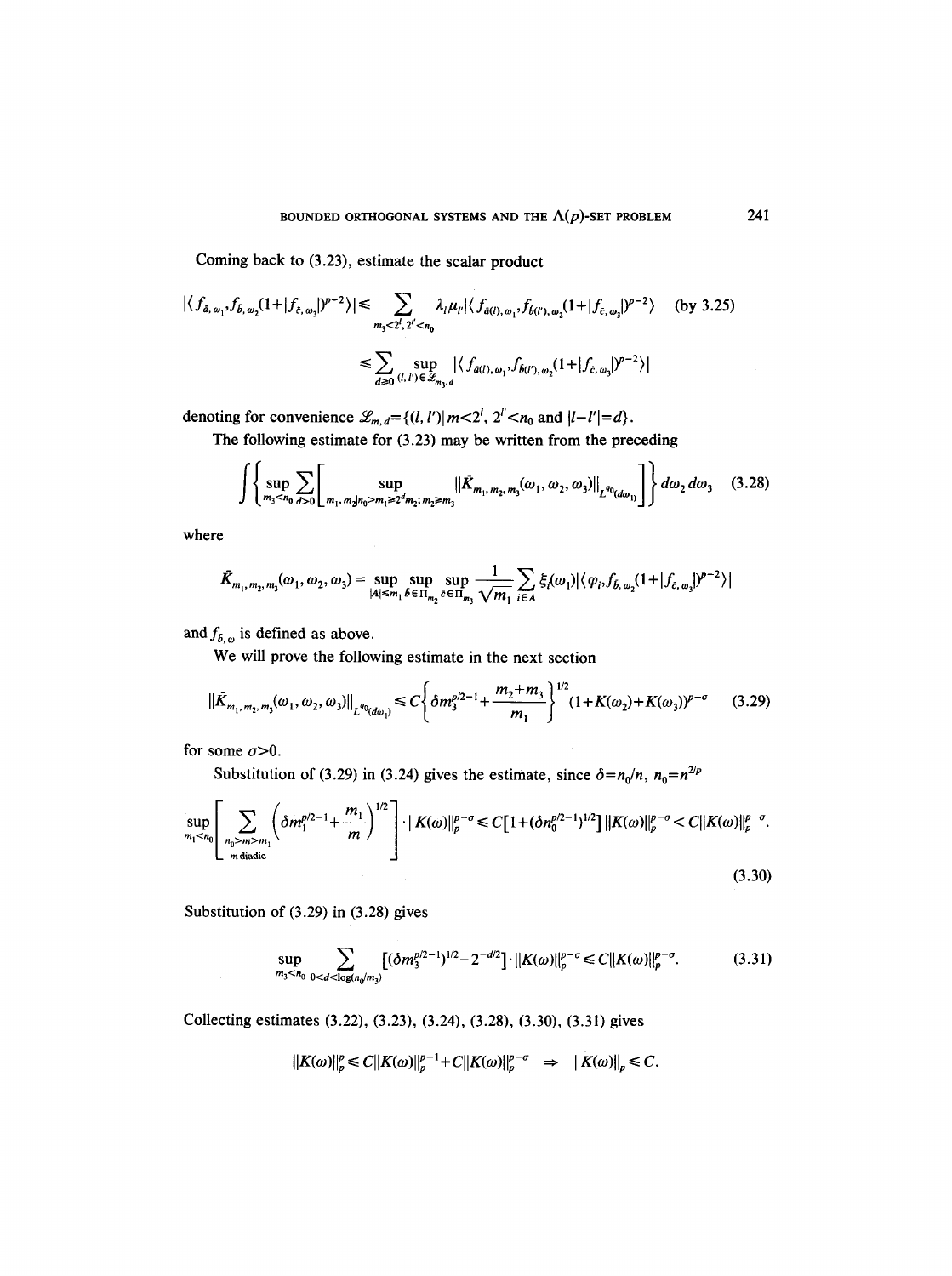From the definition of  $K(\omega)$ , this means that a random set  $S_{\omega} \subset \{1, ..., n\}$ ,  $|S_{\omega}| = n^{\omega \nu}$ , satisfies generically (0.1).

# 4. End of the proof  $(2 < p \le 3$  and, similarly,  $3 < p < 4$ )

Let again  $2 < p \le 3$ . It remains to show (3.29). The argument is based on the results of the first two sections of this paper. With  $\omega_2$ ,  $\omega_3$  fixed, denote briefly

$$
g_{b}=f_{b,\omega_{2}};\quad h_{c}=f_{c,\omega_{3}}.
$$

Evaluate (3.29) by Lemma 1, taking  $m = m<sub>1</sub>$  and

$$
\mathscr{E} = \{ (|\langle \varphi_i, g_{\delta}(1+|h_{\tilde{c}}|)^{p-2} \rangle |)_{i=1}^n | \delta \in \Pi_{m_2}, \ \bar{c} \in \Pi_{m_3} \}.
$$

Since  $q_0 = \log n - \log 1/\delta$ , (1.1) yields the bound

$$
C[\delta^{1/2} + m_1^{-1/2}]B + cm_1^{-1/2}(\log n)^{-1/2} \int_0^B [\log N_2(\mathcal{E}, t)]^{1/2} dt \qquad (4.1)
$$

where  $B = \sup_{x \in \mathcal{C}} |x|$ .

It follows from Bessel's inequality that

$$
\left(\sum |\langle \varphi_i, g_{\delta}(1+|h_c|)^{p-2}\rangle|^2\right)^{1/2} \leq ||g_{\delta}(1+|h_c|)^{p-2}||_2
$$

which by Hölder's inequality is further bounded by

$$
||g_{\delta}||_{p}||1+|h_{\varepsilon}||_{2p}^{p-2} \leq ||g_{\delta}||_{p}(1+||h_{\varepsilon}||_{p})^{p/2-1}(1+||h_{\varepsilon}||_{\infty})^{p/2-1} \leq K(\omega_{2})K(\omega_{3})^{p/2-1}m_{3}^{\frac{1}{2}(p/2-1)}.
$$
 (4.2)

Similarly, there is the distance computation

$$
\left(\sum_{i=1}^{n}||\langle\varphi_{i},g_{b}(1+|h_{c}|)^{p-2}\rangle|-|\langle\varphi_{i},g_{b}(1+|h_{c}|)^{p-2}\rangle||^{2}\right)^{1/2} \leq ||g_{b}(1+|h_{c}|)^{p-2}-g_{b}(1+|h_{c}|)^{p-2}||_{2}.
$$
\n(4.3)

Using the inequality ( $p \le 3$ )

$$
|(1+|x|)^{p-2}-(1+|y|)^{p-2}| \le (p-2)|x-y|
$$

it follows

$$
|g_b(1+|h_c|)^{p-2} - g_{b'}(1+|h_{c'}|)^{p-2}| \le |g_b - g_{b'}|(1+|h_c|)^{p-2} + |g_{b'}||h_c - h_{c'}|
$$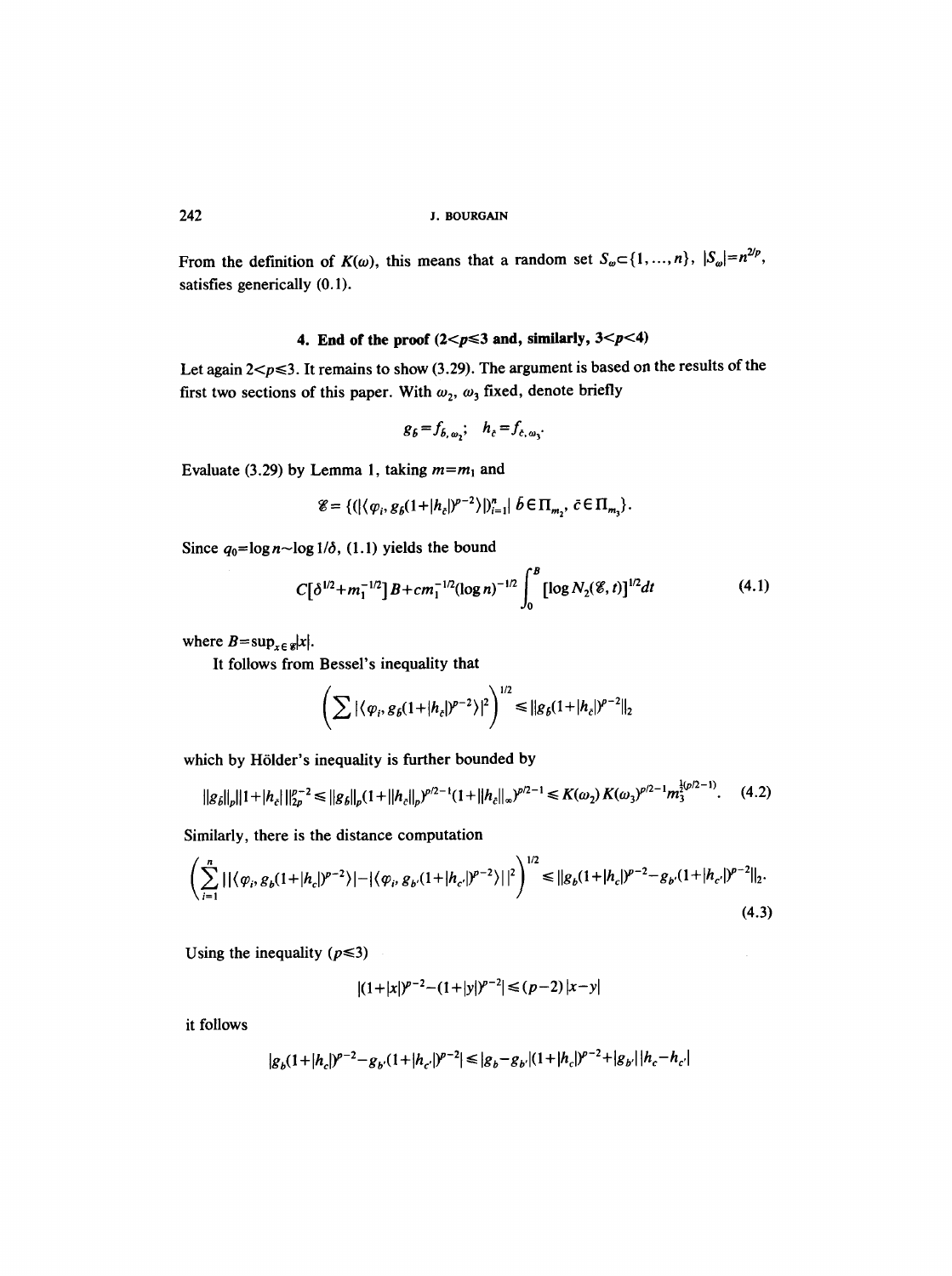hence, for  $q=2p/(4-p)$ ,  $r=2p/(p-2)$ 

$$
(4.3) \le ||g_b - g_{b'}||_q (1 + ||h_c||_p)^{p-2} + ||g_{b'}||_p ||h_c - h_{c'}||_q
$$
  

$$
\le K(\omega_3)^{p-2} ||g_b - g_{b'}||_q + K(\omega_2) ||h_c - h_{c'}||_r.
$$

Therefore

$$
\log N_2(\mathscr{E}, t) \le \log N_q\bigg(\mathscr{P}_{m_2}, \frac{t}{2} K(\omega_3)^{2-p}\bigg) + \log N_r\bigg(\mathscr{P}_{m_3}, \frac{t}{2} K(\omega_2)^{-1}\bigg). \tag{4.4}
$$

Substitution of  $(4.2)$ ,  $(4.4)$  in  $(4.1)$  yields

$$
C[\delta^{1/2} + m_1^{-1/2}] m_3^{\frac{1}{2}(p/2-1)} K(\omega_2) K(\omega_3)^{p/2-1}
$$
  
+
$$
cm_1^{-1/2} (\log n)^{-1/2} K(\omega_3)^{p-2} \int_0^\infty [\log N_q(\mathcal{P}_{m_2}, t)]^{1/2} dt
$$
  
+
$$
cm_1^{-1/2} (\log n)^{-1/2} K(\omega_2) \int_0^\infty [\log N_r(\mathcal{P}_{m_3}, t)]^{1/2} dt.
$$
 (4.5)

Since  $q, r \leq \infty$  for 2<p <4, application of the entropy estimates (2.2), (2.3) yields the following bound on (4.5),

$$
C\bigg[\delta m_3^{p/2-1}+\frac{m_3}{m_1}\bigg]^{1/2}K(\omega_2)K(\omega_3)^{p/2-1}+C\bigg(\frac{m_2}{m_1}\bigg)^{1/2}K(\omega_3)^{p-2}+C\bigg(\frac{m_3}{m_1}\bigg)^{1/2}K(\omega_2).
$$

This proves (3.29), with  $\sigma = p/2$ .

### 5. End of the proof  $(p \ge 4)$

In this section we show how to handle the case  $p \ge 4$ . If  $p \ge 4$ , a use of Bessel's inequality in evaluting the distance (cf. (4.3)) is inappropriate, since the resulting exponent  $2(p-2) \geq p$ , in this case. One proceeds in a different way and generates the random set *S*,  $|S| \sim n^{2/p}$  in several steps.

Assume  $p/2 < p_1 < p$  and  $n^{2/p} = \delta' n^{2/p_1}$ . Assume also the statement of Theorem 1 is verified for the exponent  $p_1$ . One may generate a random set S of size  $n^{2/p}$  by considering S as a subset of a random set  $S_1 \subset \{1, ..., N\}$  of size  $|S_1| = n_1 \sim n^{2/p_1}$  and satisfying, by hypothesis, the inequality

$$
\left\| \sum_{i \in S_1} a_i \varphi_i \right\|_{p_1} \leq C |\bar{a}|. \tag{5.1}
$$

243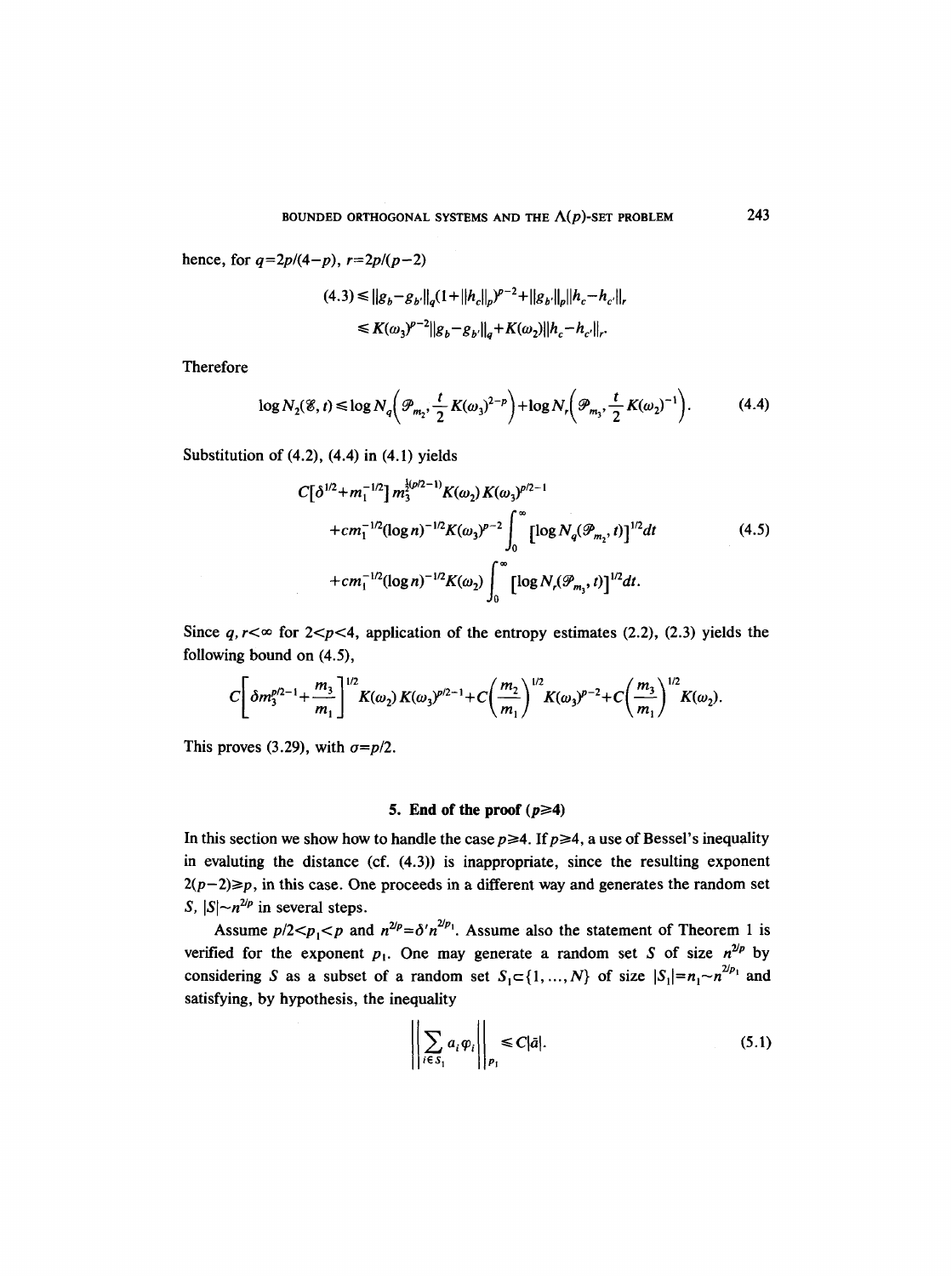Thus one considers a 1-bounded sequence  $\{\varphi_i | 1 \le i \le n_1\}$  fulfilling (5.1) and its random subsets S of size  $[\delta' n_1]$ . We have to establish the analogue of inequality (3.29)

$$
\|\tilde{K}_{m_1,m_2,m_3}(\omega_1,\omega_2,\omega_3)\|_{L^{q_0}(d\omega_1)} \le C\bigg\{\delta' m_3^{p/p_1-1} + \frac{m_2+m_3}{m_1}\bigg\}^{1/2} (1+K(\omega_2)+K(\omega_3))^{p-q}.\tag{5.2}
$$

One may then repeat the calculation of section 3 leading to inequality (3.31), using the fact that  $\delta' n_0^{p/p_1-1} = O(1)$ , where  $n_0 = n^{2/p}$ . To establish (5.2), one proceeds as in the previous section, except in evaluating  $B$  and the distance, where the use of Bessel's inequality is replaced by (5.1) and duality. Thus

$$
\left(\sum |\langle \varphi_i, g_{\delta} | h_c |^{p-2} \rangle|^2\right)^{1/2} \leq C \|g_{\delta} |h_c|^{p-2} \|_{p_1'} \leq CK(\omega_2) K(\omega_3)^{p/p_1'-1} m_3^{\frac{1}{2}(p/p_1-1)}.
$$
 (5.3)

Similarly, from  $(5.1)$  and Hölder's inequality

$$
\left(\sum_{i=1}^{n} \left| |\langle \varphi_{i}, g_{b} | h_{c} |^{p-2} \rangle| - |\langle \varphi_{i}, g_{b'} | h_{c'} |^{p-2} \rangle| \right|^{2} \right)^{1/2}
$$
\n
$$
\leq C ||g_{b} | h_{c} |^{p-2} - g_{b'} | h_{c'} |^{p-2} ||_{p'_{1}}
$$
\n
$$
\leq C || |g_{b} - g_{b'} | (|h_{c} |^{p-2} + |h_{c'} |^{p-2}) ||_{p'_{1}} + || |h_{c} - h_{c'} | (|h_{c} |^{p-3} + |h_{c'} |^{p-3}) |g_{b'} ||_{p'_{1}}
$$
\n
$$
\leq C ||g_{b} - g_{b'} ||_{q} (||h_{c} ||_{p} + ||h_{c'} ||_{p})^{p-2} + C ||h_{c} - h_{c'} ||_{q} (||h_{c} ||_{p} + ||h_{c'} ||_{p} + ||g_{b'} ||_{p})^{p-2}
$$
\n
$$
\leq C[K(\omega_{2}) + K(\omega_{3})]^{p-2} (||g_{b} - g_{b'} ||_{q} + ||h_{c} - h_{c'} ||_{q})
$$
\n(5.4)

where  $q = pp'_1/(p-p'_1(p-2))$  (notice that  $p'_1(p-2) < p$ ).

Hence, similarly as in the previous section, the entropy-integral will contribute for

$$
C\left(\frac{m_2+m_3}{m_1}\right)^{1/2} \left(\frac{\log n}{\log 1/\delta}\right)^{1/2} [K(\omega_2)+K(\omega_3)]^{p-2}.
$$
 (5.5)

(5.3), (5.5) and the fact that  $p/p_1 - 1 < 1$  (cf. (4.1)) imply (5.2) with  $p - \sigma = \max(p/p'_1, p-2)$ .

#### **6. Further comments**

(1) The hypothesis of uniform boundedness of the system  $\Phi$  in Theorem 1 is essential. Weakening this assumption, the following statement may be shown:

Let  $2 < p < q < \infty$  and  $\varphi_1, \ldots, \varphi_n$  an orthogonal (or 1-Hilbertian) system of *n* functions satisfying  $\|\varphi_i\|_{q} \le 1$  ( $1 \le j \le n$ ). Then (0.1) holds for a random set  $S \subset \{1, ..., n\}$  of size  $|S| \sim n^{\alpha}$ ,  $\alpha = (1/p-1/q)/(1/2-1/q)$ . The proof uses the same techniques as developed above